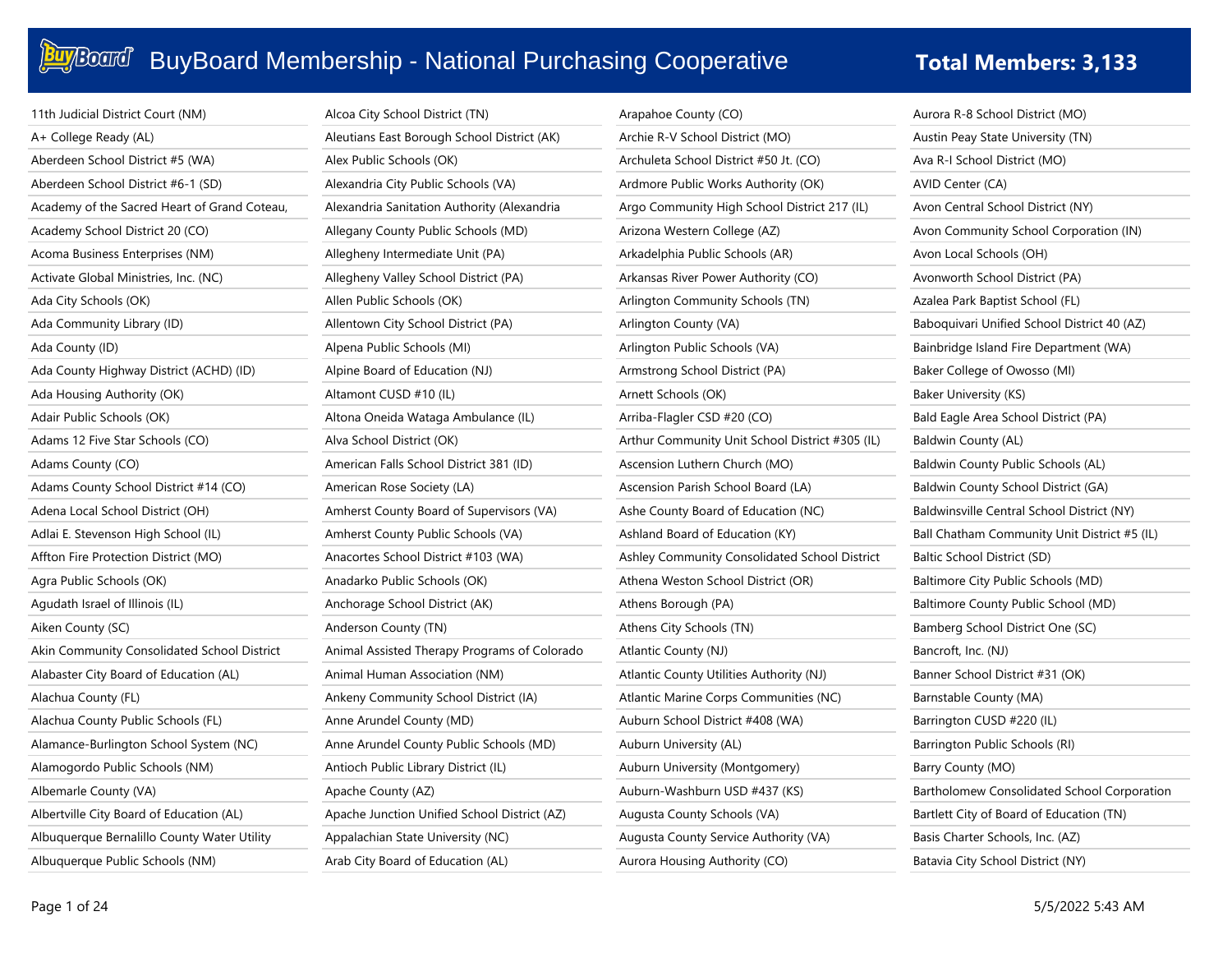| Batavia Park District (IL)                     | Benton County Fire District #4 (WA)              | Bleckley County School District (GA)         | Borough of West Chester (PA)                 |
|------------------------------------------------|--------------------------------------------------|----------------------------------------------|----------------------------------------------|
| Battle Ground School District (WA)             | Benton County Fire District 1 (WA)               | Bloom Township District #206 (IL)            | Borough of Woodmont (CT)                     |
| Baxter County Sheriff's Office (AR)            | Benzie County Central Schools (MI)               | Bloomfield Hills Schools (MI)                | Bossier Parish School Board (LA)             |
| Bay County Board of County Commissioners (FL)  | Beresford School District (SD)                   | Bloomfield School District (IN)              | Boston Mountain Regional Solid Waste         |
| Bay District Schools (FL)                      | Berkeley County (SC)                             | Bloomington Public School District #271 (MN) | Boulder Valley School District RE-2 (CO)     |
| BBR Schools, Inc. (AZ)                         | Berks County (PA)                                | Bloomsburg Area School District (PA)         | Bowlegs Public Schools (OK)                  |
| BDC, A Public Charter School (AZ)              | Berks County Intermediate Unit (PA)              | Blount County (TN)                           | Bowling Green R-1 School District (MO)       |
| Beardstown CUSD #15 (IL)                       | Berlin Brothersvalley School District (PA)       | Blue Eye R-V School (MO)                     | Bradley County BOE (TN)                      |
| Beaufort-Jasper Water & Sewer Authority (SC)   | Bernalillo County (NM)                           | Blue Mountain Community College (OR)         | Brandon Valley School District #49-2 (SD)    |
| Beaver County (OK)                             | Berryhill Public Schools (OK)                    | Blue Springs R-IV School District (MO)       | Brandywine Heights Area School District (PA) |
| Beaverton School District (OR)                 | Bertand Chaffee Hospital (NY)                    | Blue Valley USD #229 (KS)                    | Branson Public Schools (MO)                  |
| Bedford County (TN)                            | Bethany Public Schools (OK)                      | Bluejacket Public School (OK)                | Brasher Falls School District (NY)           |
| Bedford County Board of Education (TN)         | Bethel Acres Fire Department (OK)                | Board of Police Commissioner, Kansas City    | Breckinridge County Board of Education (KY)  |
| Bedford Regional Water Authority (VA)          | Bethel Park School District (PA)                 | Boise City Public School District (OK)       | Bremen High School District #228 (IL)        |
| Beekmantown Central Schools (NY)               | Bethel Public Schools (CT)                       | Boise School District (ID)                   | Brentwood Borough School District (PA)       |
| Beggs Rural Fire Association (OK)              | Bethel Public Schools (OK)                       | Boles Fire Protection District (MO)          | Brentwood Public Library (MO)                |
| Behavorial Health Network of Greater St. Louis | Bethel School District #403 (WA)                 | Boone County (MO)                            | Brentwood School District (MO)               |
| Belen Consolidated Schools (NM)                | Bethlehem Area School District (PA)              | Boone County Board of Education (KY)         | Brevard County Board of County Commissioners |
| Belle Fourche School District #9-1 (SD)        | Bethpage UFSD (NY)                               | Boone County Fire Protection District (MO)   | Bridge Creek Fire Protection District (OK)   |
| Belle Vernon Area School District (PA)         | Bible Baptist Church (OK)                        | Boonville R-I School District (MO)           | Bridge Creek Public Schools (OK)             |
| Bellevue School District 405 (WA)              | Big Horn County School District #3 (WY)          | Borough of Bernardsville (NJ)                | Bridgeton Board of Education (NJ)            |
| Bellingham Technical College (WA)              | Big Pasture Public Schools (OK)                  | Borough of Closter (NJ)                      | Bridgewater-Emery School District (SD)       |
| Bells City School District (TN)                | Big Spring School District (PA)                  | Borough of Fanwood (NJ)                      | Brimfield CUSD #309 (IL)                     |
| Bellwood-Antis School District (PA)            | Big Stone City School (SD)                       | Borough of Flemington (NJ)                   | Bristol Virginia Public Schools (VA)         |
| <b>Belmont University (TN)</b>                 | Billings Public Schools (OK)                     | Borough of Fort Lee (NJ)                     | Bristow Public Schools (OK)                  |
| Belton School District #124 (MO)               | Birmingham City Schools (AL)                     | Borough of Matawan (NJ)                      | Britton-Hecla School District (SD)           |
| Ben Archer Health Center (NM)                  | Birmingham-Jefferson Civic Center Authority (AL) | Borough of Mount Arlington (NJ)              | Brockton Public School (MA)                  |
| Bend Metro Park and Recreation District (OR)   | Bishop Kenny High School (FL)                    | Borough of New Stanton (PA)                  | Brockway Area School District (PA)           |
| Benson Unified School District (AZ)            | Bismarck-Henning Community Unit School           | Borough of Peapack and Gladstone (NJ)        | Broken Arrow Public Schools (OK)             |
| Benton Consolidated High School District #103  | Bixby Public Schools (OK)                        | Borough of Quakertown (PA)                   | Brookings School District (SD)               |
| Benton County (IA)                             | Blaine County (OK)                               | Borough of Seaside Heights (NJ)              | Brookville Area School District (PA)         |
| Benton County (WA)                             | Blaine County School District #61 (ID)           | Borough of South River (NJ)                  | Brookville Local School District (OH)        |
| Benton County Board of Education (TN)          | Blanchester Local Schools District (OH)          | Borough of State College (PA)                | Brookwood School District 167 (IL)           |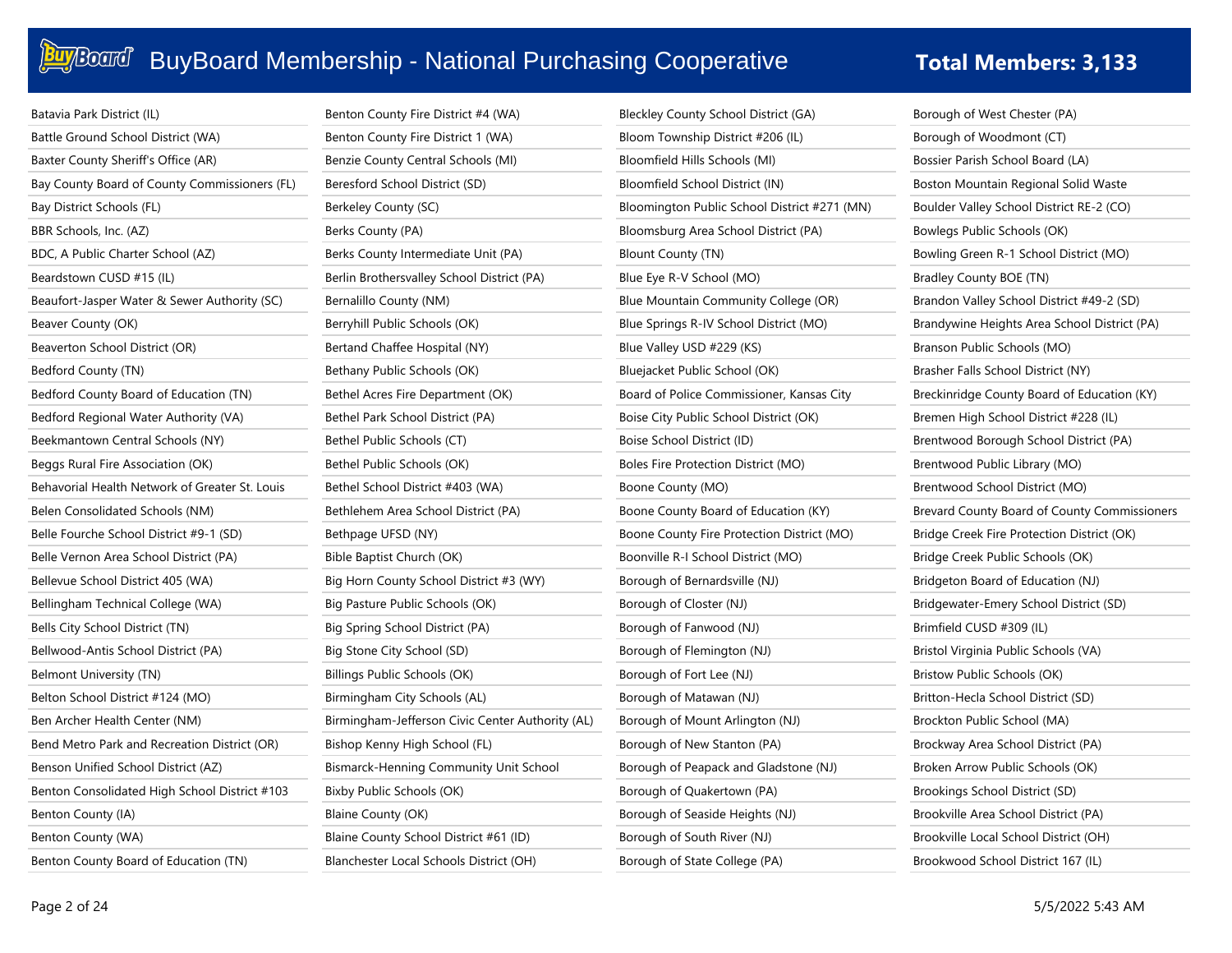| Broward College (FL)                               | California State University - San Bernardino (CA) | Caritas Family Solutions (IL)                   | Central A&M CUD 21 (IL)                         |
|----------------------------------------------------|---------------------------------------------------|-------------------------------------------------|-------------------------------------------------|
| Brownsburg Parks (IN)                              | Calumet Memorial Park District (IL)               | Carlsbad Municipal Schools (NM)                 | Central Arizona College (AZ)                    |
| Brunswick County Schools (NC)                      | Calumet Public School (OK)                        | Carlstadt-East Rutherford Regional Board of     | Central Arizona Project (AZ)                    |
| Brush RE-2J (CO)                                   | Calvary Baptist Church (LA)                       | Carlynton School District (PA)                  | Central Berkshire Regional School District (MA) |
| Bryan County Court Clerk (OK)                      | Calvert County (MD)                               | Carmel Central School District (NY)             | Central Bucks School District (PA)              |
| Bryant School District (AR)                        | Calvert County Public Schools (MD)                | Carnegie Public Schools (OK)                    | Central Connecticut State University (CT)       |
| BTX Schools, Inc. (AZ)                             | Camas County Road and Bridge (ID)                 | Caroline County Public Board (VA)               | Central Consolidated Schools (NM)               |
| Buchanan County (MO)                               | Camas School District #117 (WA)                   | Caroline County Public Schools (MD)             | Central CUSD 4 (IL)                             |
| Bucks County Intermediate Unit (PA)                | Cambria Heights School District (PA)              | Carroll County Board of Education (GA)          | Central Dauphin School District (PA)            |
| Buffalo County (NE)                                | Cambridge City Schools (OH)                       | Carter County (MO)                              | Central Falls School Department (RI)            |
| Buffalo Public Schools (OK)                        | Camden County Municipal Utilites Authority (NJ)   | Carter County (OK)                              | Central Indiana Educational Service Center (IN) |
| Burlington Public School (OK)                      | Camdenton R-III School Dist (MO)                  | Carterville CUSD 5 (IL)                         | Central Islip Union Free School District (NY)   |
| Burns Flat-Dill City Schools (OK)                  | Cameron Parish Library (LA)                       | Cartwright School District (AZ)                 | Central R3 Schools (MO)                         |
| Bushnell-Prairie City School District #170 (IL)    | Cameron R-1 School District (MO)                  | Cascade School District (ID)                    | Central Stickney School District #110 (IL)      |
| Butler County Board of Education (AL)              | Cameron University (OK)                           | Casey-Westfield CUSD #C-4 (IL)                  | Central Susquehanna Intermediate Unit (PA)      |
| Butler Tech (OH)                                   | Camp Hill School District (PA)                    | Cashion Public Schools (OK)                     | Central USD #462 (KS)                           |
| Buttonwillow Recreation Department (CA)            | Campbell County (TN)                              | Cassia County (ID)                              | Central Valley School District #356 (WA)        |
| Butts County School System (GA)                    | Campbell County (VA)                              | Cassia Jt. School District #151 (ID)            | Central Washington University (WA)              |
| BVU Authority (VA)                                 | Campbell County Board of Education (TN)           | Castro Valley Unified School District (CA)      | Cerro Gordo CUSD #100 (IL)                      |
| Byer School District 321 (CO)                      | Campbell County Public Schools (VA)               | Catasauqua Area School District (PA)            | Chadwick School District (MO)                   |
| Cache Public Schools (OK)                          | Campbell County School District (WY)              | Catron County (NM)                              | Challis Joint School District #181 (ID)         |
| Caddo County District #1 (OK)                      | Campbell R-II School District (MO)                | Cayuga County (NY)                              | Chambers County (AL)                            |
| Caddo County District #2 (OK)                      | Campbell Union High School District (CA)          | Cayuga County Sheriff's Office Custody Division | Chambers Memorial Hospital (AR)                 |
| Cal Poly Pomona Foundation (CA)                    | Canadian County (OK)                              | Cecil College (MD)                              | Champaign County (IL)                           |
| Cal Poly State University (CA)                     | Canadian County (OK)                              | Cecil County Public Schools (MD)                | Champaign Unit #4 School District (IL)          |
| Calcasieu Parish Police Jury (LA)                  | Canajoharie Falls Cemetery Association (NY)       | Cedar Grove Board of Education (NJ)             | Chandler Public Schools (OK)                    |
| Caldwell Community College and Technical           | Canon-McMillan School District (PA)               | Cement Public School (OK)                       | Channahon Park District (IL)                    |
| Caldwell County Schools (NC)                       | Canton Area School District (PA)                  | Centennial School District (PA)                 | Chanute Public Schools USD 413 (KS)             |
| Calhoun Community College (AL)                     | Cape Girardeau Public School District #63 (MO)    | Centennial School District 12 (MN)              | Chardon Local Schools (OH)                      |
| Calhoun Intermediate School District (MI)          | Carbon County School District #1 (WY)             | Center Consolidated Schools (CO)                | CHARIHO Regional School District (RI)           |
| California Department of General Services (CA)     | Carbondale Elementary School District #95 (IL)    | Center Point Fire District (AL)                 | Charles County (MD)                             |
| California State University - Dominguez Hills (CA) | Carbondale Park District (IL)                     | Center School District (MO)                     | Charles County Public Schools (MD)              |
| California State University - Sacramento (CA)      | Cardinal CSD (IA)                                 | Centeton Police Department (AR)                 | Charleston County (SC)                          |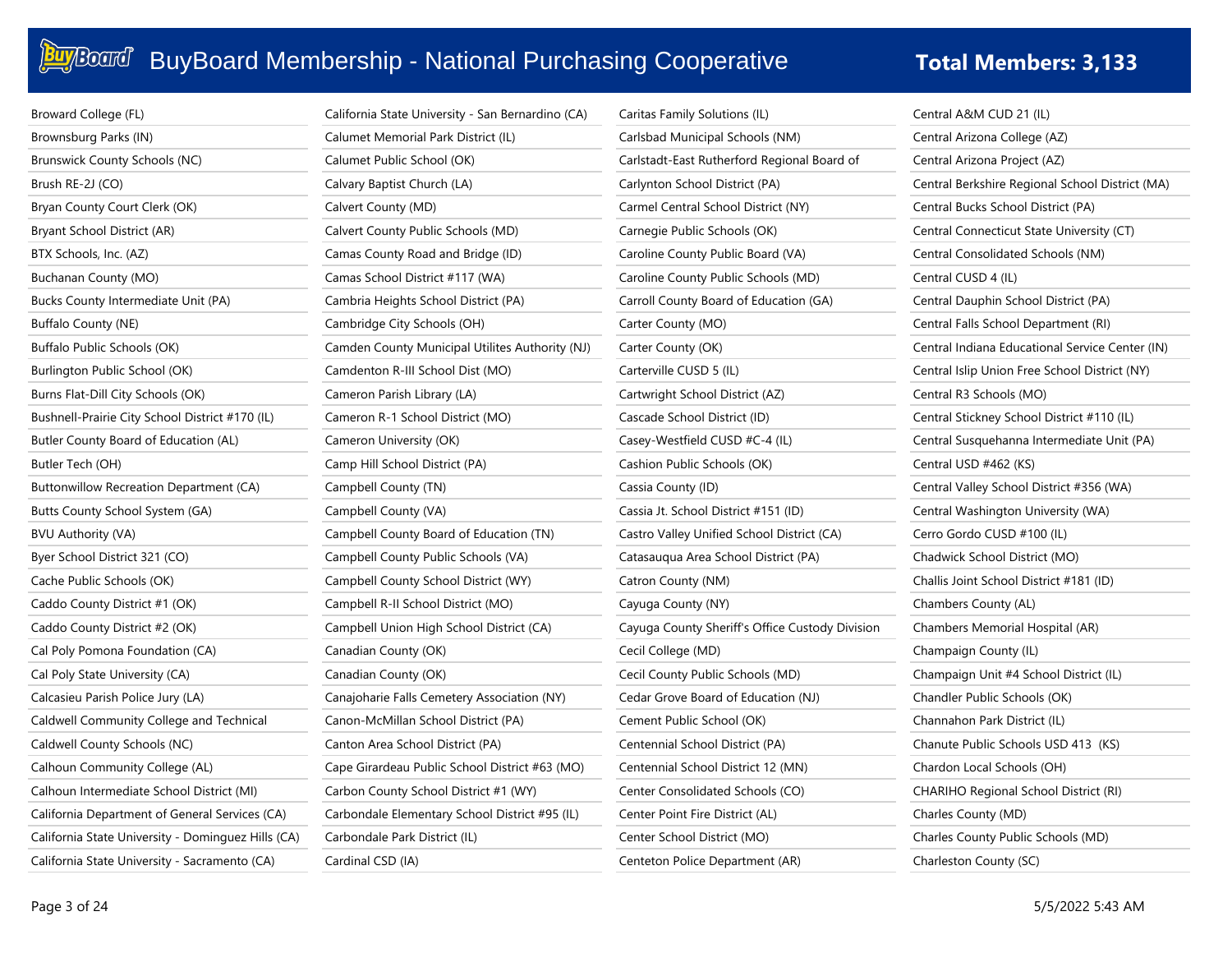| Charleston R-1 School District (MO)      | Citrus County School Board (FL)    | City of Auburn (NY)                | City of Boulder (NV)                          |
|------------------------------------------|------------------------------------|------------------------------------|-----------------------------------------------|
| Charleston Water System (SC)             | City and County of Eau Claire (WI) | City of Aurora (CO)                | City of Bowie (MD)                            |
| Chartiers Valley School District (PA)    | City of Ada (OK)                   | City of Aurora (MO)                | City of Bowling (MO)                          |
| Chattanooga Public School (OK)           | City of Akron (OH)                 | City of Avon (OH)                  | City of Branson (MO)                          |
| Chattanooga State Community College (TN) | City of Alameda (CA)               | City of Aztec (NM)                 | City of Brentwood (MO)                        |
| Chattooga County Board of Education (GA) | City of Alamogordo (NM)            | City of Bartlett (TN)              | City of Bridgeport (CT)                       |
| Chaves County (NM)                       | City of Albany (OR)                | City of Battlefield (MO)           | City of Brigantine (NJ)                       |
| Cheatham County (TN)                     | City of Albuquerque (NM)           | City of Bay City (MI)              | City of Brighton (CO)                         |
| Checotah Public Schools (OK)             | City of Alcoa (TN)                 | City of Bayard (NM)                | City of Broken Arrow (OK)                     |
| Chelmsford Water District (MA)           | City of Alexander City (AL)        | City of Beatrice (NE)              | City of Brookfield (WI)                       |
| Chelsea Public Schools (OK)              | City of Alexandria (VA)            | City of Beaverton (OR)             | City of Brooklyn (OH)                         |
| Chelsea School District (MI)             | City of Allen Park (MI)            | City of Belen (NM)                 | City of Brooklyn Park (MN)                    |
| Cheney USD #268 (KS)                     | City of Allentown (PA)             | City of Belgrade (MT)              | City of Brunswick (OH)                        |
| Cherokee County (AL)                     | City of Alma (AR)                  | City of Bell Gardens (CA)          | City of Bullhead City (AZ)                    |
| Cherokee Public Schools (OK)             | City of Altamonte Springs (FL)     | City of Belle (MO)                 | City of Burlingame (CA)                       |
| Cherry Creek School District (CO)        | City of Alton (IL)                 | City of Belleville (IL)            | City of Burlington (NC)                       |
| Cherry Hill School District (NJ)         | City of Altoona (WI)               | City of Bellevue (NE)              | City of Byrnes Mill (MO)                      |
| Cheshire Public Schools (CT)             | City of Altus (OK)                 | City of Bellingham (WA)            | City of Cache (OK)                            |
| Chester County Schools (TN)              | City of Alva (OK)                  | City of Beloit Public Works (WI)   | City of Calexico (CA)                         |
| Cheyenne Public Schols (OK)              | City of Anadarko (OK)              | City of Belton (MO)                | City of Callao (MO)                           |
| Chicago Botanic Garden (IL)              | City of Apopka (FL)                | City of Bend (OR)                  | City of Camarillo (CA)                        |
| Chicago Public Schools (IL)              | City of Arcata (CA)                | City of Benton (AR)                | City of Camden (TN)                           |
| Chicago Ridge School District 127.5 (IL) | City of Ardmore (OK)               | City of Bentonville (AR)           | City of Cameron (MO)                          |
| Chichester School District (PA)          | City of Arkadelphia (AR)           | City of Bethany (MO)               | City of Cape Girardeau (MO)                   |
| Chickamauga City Schools (GA)            | City of Arlington (WA)             | City of Bethany (OK) - (Fire Dept) | City of Carlsbad (CA)                         |
| Chickasha Public Schools (OK)            | City of Arnold (MO)                | City of Birmingham (AL)            | City of Carlsbad (NM)                         |
| Chillicothe R-II School District (MO)    | City of Arvada (CO)                | City of Bixby (OK)                 | City of Carlyle (IL)                          |
| Chippewa Valley Technical College (WI)   | City of Asheville (NC)             | City of Black Jack (MO)            | City of Carrollton (GA) (Parks and Recreation |
| Chouteau-Mazie Public Schools (OK)       | City of Athens (TN)                | City of Blackwell (OK)             | City of Carson City (NV)                      |
| Churchill County School District (NV)    | City of Atkins (AR)                | City of Bloomfield (MO)            | City of Casselberry (FL)                      |
| Cimarron County (OK)                     | City of Atoka (OK)                 | City of Bloomfield (NM)            | City of Cathedral City (CA)                   |
| Cimarron-Ensign USD 102 (KS)             | City of Atwater (MN)               | City of Boise (ID)                 | City of Cedartown (GA)                        |
| Citrus Community College District (CA)   | City of Auburn (AL)                | City of Boonville (MO)             | City of Ceres (CA)                            |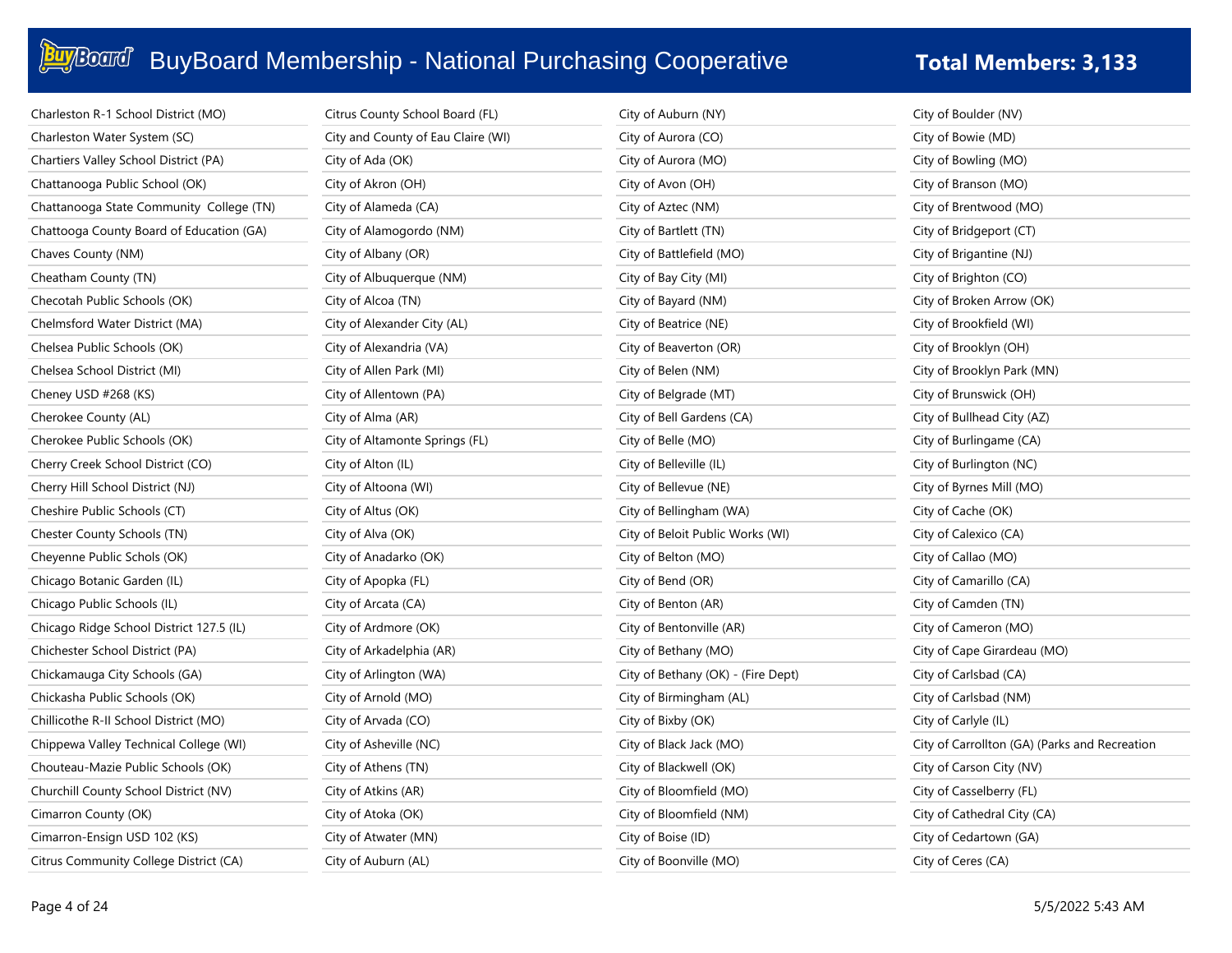| City of Cerritos (CA)                        | City of Crystal Lake (IL)      | City of Elk City (OK)                          | City of Frederick (MD)                               |
|----------------------------------------------|--------------------------------|------------------------------------------------|------------------------------------------------------|
| City of Charlotte (NC)                       | City of Crystal River (FL)     | City of Ellisville (MO)                        | City of Frederick (OK)                               |
| City of Charlottesville (VA)                 | City of Cuba (MO)              | City of Elmira (Dept of Community Development) | City of Fremont (CA)                                 |
| City of Chattanooga (TN)                     | City of Cullman (AL)           | City of Eloy (AZ)                              | City of Fresno (CA)                                  |
| City of Chesapeake (VA)                      | City of Cushing (OK)           | City of Englewood (CO)                         | City of Fullerton (CA)                               |
| City of Chesapeake Village Police Department | City of Cypress (CA)           | City of Enid (OK)                              | City of Fulton (MO)                                  |
| City of Chickasha (OK)                       | City of Daly City (CA)         | City of Enterprise (AL)                        | City of Gainesville (GA)                             |
| City of Chico (CA)                           | City of Danbury (CT)           | City of Enterprise (UT)                        | City of Gainesville (Gainesville Regional Utilities) |
| City of Chino (CA)                           | City of Danville (KY)          | City of Erick (OK)                             | City of Gallatin (TN)                                |
| City of Choctaw (OK)                         | City of Daphne (AL)            | City of Escondido (CA)                         | City of Gallup (NM)                                  |
| City of Claremore (OK)                       | City of Dardenne Prairie (MO)  | City of Eufaula (OK)                           | City of Gastonia (NC)                                |
| City of Clarence (MO)                        | City of Davis (OK)             | City of Eustis (FL)                            | City of Gatlinburg (Fire Dept)                       |
| City of Clearwater (FL)                      | City of Daytona Beach (FL)     | City of Everett (WA)                           | City of Gearhart (Fire Dept) (OR)                    |
| City of Clever (MO)                          | City of Decatur (IL)           | City of Excelsior Springs (MO)                 | City of Gentry (AR)                                  |
| City of Clinton (MO)                         | City of Deepwater (MO)         | City of Fairfield (OH)                         | City of Germantown (TN)                              |
| City of Clinton (TN)                         | City of Deerfield Beach (FL)   | City of Fairhope (AL)                          | City of Glen Cove (NY)                               |
| City of Clovis (CA)                          | City of Deltona (FL)           | City of Fairview Park (OH)                     | City of Gloversville (NY)                            |
| City of Clovis (NM)                          | City of Des Plaines (IL)       | City of Falls Church (VA)                      | City of Goldsboro (NC)                               |
| City of Coconut Creek (FL)                   | City of Dothan (AL)            | City of Farmington (NM)                        | City of Grand Junction (CO)                          |
| City of Coldwater (MI)                       | City of Dublin (CA)            | City of Fayetteville (AR)                      | City of Grand Terrace (CA)                           |
| City of College Park (Dept of Recreation &   | City of Duncan (OK)            | City of Fayetteville (NC)                      | City of Grass Valley (CA)                            |
| City of Collegedale (TN)                     | City of Durango (CO)           | City of Festus (MO)                            | City of Graysville (AL)                              |
| City of Colonial Heights (VA)                | City of Durant (OK)            | City of Flagstaff (AZ)                         | City of Greeley (CO)                                 |
| City of Columbia (MO)                        | City of Durham (NC)            | City of Flandreau (SD)                         | City of Green (OH)                                   |
| City of Columbus (GA)                        | City of Dyersburg (TN)         | City of Florence (AL)                          | City of Greenfield (IN)                              |
| City of Conover (NC)                         | City of East Point (GA)        | City of Florence (SC)                          | City of Greenfield (WI)                              |
| City of Cooper City (FL)                     | City of Easton (PA)            | City of Florissant (MO)                        | City of Greensboro (NC)                              |
| City of Coral Springs (FL)                   | City of Edgewater (FL)         | City of Foley (AL)                             | City of Greenville (SC)                              |
| City of Corona (CA)                          | City of El Cajon (CA)          | City of Folsom (CA)                            | City of Greenwood (AR)                               |
| City of Costa Mesa (CA)                      | City of El Dorado (AR)         | City of Fort Lauderdale (FL)                   | City of Gulf Shores (AL)                             |
| City of Council Bluffs (IA)                  | City of El Paso de Robles (CA) | City of Fort Morgan (CO)                       | City of Guntersville (AL)                            |
| City of Crescent (OK)                        | City of El Reno (OK)           | City of Fort Walton Beach (FL)                 | City of Hampton (VA)                                 |
| City of Crystal City (MO)                    | City of Electric City (WA)     | City of Franklin (TN)                          | City of Harriman (TN)                                |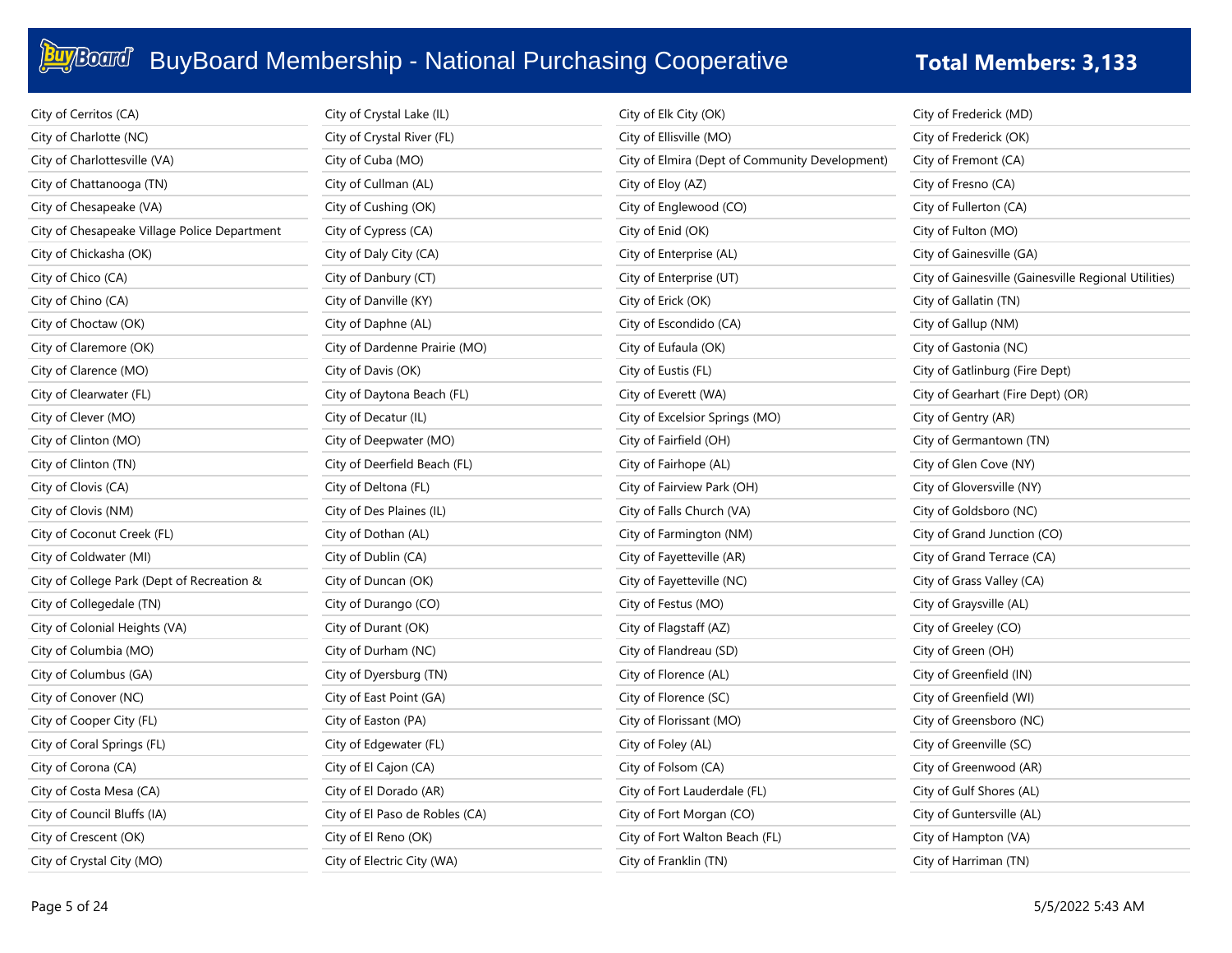| City of Harrisonburg (VA)     | City of Kansas City (MO)      | City of Long Branch (NJ)   | City of Milwaukee (WI)      |
|-------------------------------|-------------------------------|----------------------------|-----------------------------|
| City of Hartford (CT)         | City of Kearney (MO)          | City of Longmont (CO)      | City of Milwaukie (OR)      |
| City of Havre de Grace (MD)   | City of Kelso (WA)            | City of Longview (WA)      | City of Minden (LA)         |
| City of Hazelwood (MO)        | City of Kingsport (TN)        | City of Lordsburg (NM)     | City of Miner (MO)          |
| City of Henderson (NV)        | City of Kinston (NC)          | City of Loretto (TN)       | City of Miramar (FL)        |
| City of Herculaneum (MO)      | City of Kirkwood (MO)         | City of Louisville (OH)    | City of Mitchell (SD)       |
| City of Hermiston (OR)        | City of Kissimmee (FL)        | City of Loveland (CO)      | City of Moberly (MO)        |
| City of Higginsville (MO)     | City of La Habra (CA)         | City of Lower Burrell (PA) | City of Mobile (AL)         |
| City of Hobbs (NM)            | City of Lake Butler (FL)      | City of Lynn Haven (FL)    | City of Modesto (CA)        |
| City of Hollister (CA)        | City of Lake City (MN)        | City of Madera (CA)        | City of Monroe (NC)         |
| City of Hollywood (FL)        | City of Lake Elsinore (CA)    | City of Madison (AL)       | City of Montebello (CA)     |
| City of Holts Summit (MO)     | City of Lake Saint Louis (MO) | City of Madison (WI)       | City of Monterey (CA)       |
| City of Homestead (FL)        | City of Lake Worth Beach (FL) | City of Manassas (VA)      | City of Montgomery (AL)     |
| City of Homewood (AL)         | City of Lakeland (FL)         | City of Manchester (MO)    | City of Monticello (IL)     |
| City of Hooker (OK)           | City of Lakeport (CA)         | City of Manteca (CA)       | City of Moore (OK)          |
| City of Hoover (AL)           | City of Lakewood (CA)         | City of Marceline (MO)     | City of Moreno Valley (CA)  |
| City of Hot Springs (AR)      | City of Lakewood (OH)         | City of Marco Island (FL)  | City of Morganton (NC)      |
| City of Huntington Beach (CA) | City of Lansing (MI)          | City of Margate (FL)       | City of Morrison (IL)       |
| City of Huntsville (AL)       | City of Las Cruces (NM)       | City of Marietta (GA)      | City of Moulton (AL)        |
| City of Hyattsville (MD)      | City of Lawrence (KS)         | City of Marionville (MO)   | City of Moultrie (GA)       |
| City of Independence (MO)     | City of Lawrenceville (GA)    | City of Marlborough (MA)   | City of Mountain Brook (AL) |
| City of Indianola (IA)        | City of Lawton (OK)           | City of Martinsville (VA)  | City of Mountain View (CA)  |
| City of Inglewood (CA)        | City of Leavenworth (KS)      | City of Maywood (CA)       | City of Mt. Washington (KY) |
| City of Iowa City (IA)        | City of Leavenworth (WA)      | City of McMinnville (TN)   | City of Murfreesboro (TN)   |
| City of Irvine (CA)           | City of Leeds (AL)            | City of Memphis (MO)       | City of Murrieta (CA)       |
| City of Jackson (MO)          | City of Lee's Summit (MO)     | City of Memphis (TN)       | City of Muskogee (OK)       |
| City of Jacksonville (NC)     | City of Lemmon (SD)           | City of Meriden (CT)       | City of Mustang (OK)        |
| City of Jal (NM)              | City of Lewisburg (TN)        | City of Mesa (AZ)          | City of Myrtle Beach (SC)   |
| City of Jersey City (NJ)      | City of Lexington (TN)        | City of Mexico (MO)        | City of Nampa (ID)          |
| City of Johns Creek (GA)      | City of Lexington (VA)        | City of Miami (FL)         | City of Naperville (IL)     |
| City of Johnstown (NY)        | City of Liberty (MO)          | City of Miami Beach (FL)   | City of Naples (FL)         |
| City of Jonesburg (MO)        | City of Licking (MO)          | City of Midland (MI)       | City of Nashua (NH)         |
| City of Kannapolis (NC)       | City of Lockport (IL)         | City of Millington (TN)    | City of New Bedford (MA)    |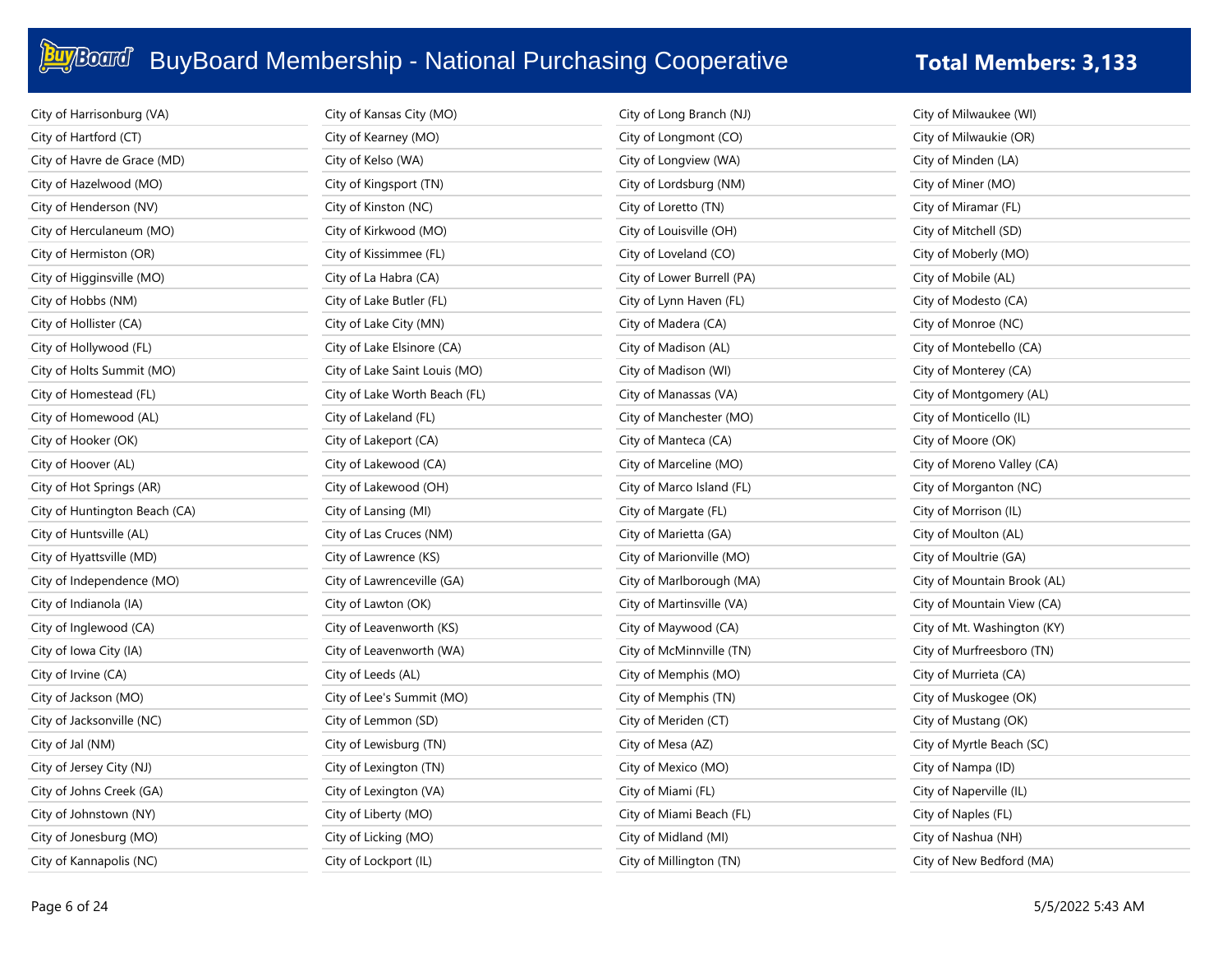| City of New Brunswick (NJ)     | City of Palmetto (FL)                         | City of Prescott (AZ)         | City of San Diego (CA)       |
|--------------------------------|-----------------------------------------------|-------------------------------|------------------------------|
| City of New Hampton (MO)       | City of Palmyra (MO)                          | City of Providence (RI)       | City of San Dimas (CA)       |
| City of New Smyrna Beach (FL)  | City of Panama City (FL)                      | City of Pueblo (CO)           | City of San Luis Obispo (CA) |
| City of Newberry (SC)          | City of Paris (TN)                            | City of Racine (WI)           | City of San Marcos (CA)      |
| City of Newcastle (OK)         | City of Parsons (KS)                          | City of Rapid City (SD)       | City of Sand Springs (OK)    |
| City of Newport News (VA)      | City of Pauls Valley (OK)                     | City of Raymore (MO)          | City of Sandstone (MN)       |
| City of Nixa (MO)              | City of Peabody - Peabody Public Schools (MA) | City of Rayne (LA)            | City of Santa Ana (CA)       |
| City of Noble (OK)             | City of Peekskill (NY)                        | City of Red Bank (TN)         | City of Santa Fe (NM)        |
| City of Norman (OK)            | City of Pembroke Pines (FL)                   | City of Red Bluff (CA)        | City of Sapulpa (OK)         |
| City of North Kansas City (MO) | City of Pensacola (FL)                        | City of Redmond (WA)          | City of Savannah (GA)        |
| City of North Las Vegas (NV)   | City of Peoria (AZ)                           | City of Reno (NV)             | City of Savannah (TN)        |
| City of North Miami Beach (FL) | City of Perkins (OK)                          | City of Revere (MA)           | City of Scott City (MO)      |
| City of Nowata (OK)            | City of Perry (MO)                            | City of Richland (WA)         | City of Scranton (PA)        |
| City of Ocala (FL)             | City of Perrysburg (OH)                       | City of Richmond (KS)         | City of Seaside (CA)         |
| City of Ocean Shores (WA)      | City of Perryville (MO)                       | City of Richmond Heights (MO) | City of Seattle (WA)         |
| City of O'Fallon (IL)          | City of Piedmont (OK)                         | City of Rio Rancho (NM)       | City of Sebastian (FL)       |
| City of O'Fallon (MO)          | City of Pierre (SD)                           | City of Riverside (CA)        | City of Sedalia (MO)         |
| City of Ojai (CA)              | City of Pittsburgh (PA)                       | City of Robertsdale (AL)      | City of Shawnee (KS)         |
| City of Oklahoma City (OK)     | City of Placentia (CA)                        | City of Rochester (MN)        | City of Sheboygan (WI)       |
| City of Okmulgee (OK)          | City of Plano (IL)                            | City of Rock Hill (MO)        | City of Shelby (NC)          |
| City of Olathe (KS)            | City of Plant City (FL)                       | City of Rockford (IL)         | City of Shelton (CT)         |
| City of Orange (CA)            | City of Pleasant Hill (MO)                    | City of Rockville (MD)        | City of Sierra Vista (AZ)    |
| City of Orange Beach (AL)      | City of Pleasant Valley (MO)                  | City of Roseau (MN)           | City of Silex (MO)           |
| City of Orem (UT)              | City of Pleasanton (CA)                       | City of Rosemount (MN)        | City of Sioux Falls (SD)     |
| City of Orlando (FL)           | City of Pompano Beach (FL)                    | City of Roswell (GA)          | City of Smith Center (KS)    |
| City of Osage Beach (MO)       | City of Port Orange (FL)                      | City of Ruidoso Downs (NM)    | City of Smyrna (GA)          |
| City of Overland (MO)          | City of Port Townsend (WA)                    | City of Rye (NY)              | City of Socorro (NM)         |
| City of Oviedo (FL)            | City of Portales (NM)                         | City of Sacramento (CA)       | City of Soldotna (AK)        |
| City of Owasso (OK)            | City of Porterville (CA)                      | City of Saginaw (MI)          | City of Solon (OH)           |
| City of Oxnard (CA)            | City of Portland (OR)                         | City of Salem (OR)            | City of South Bend (IN)      |
| City of Ozark (AL)             | City of Portsmouth (VA)                       | City of Salisbury (MD)        | City of South St. Paul (MN)  |
| City of Palm Springs (CA)      | City of Post Falls (ID)                       | City of Sammamish (WA)        | City of Spearfish (SD)       |
| City of Palmdale (CA)          | City of Poulsbo (WA)                          | City of San Clemente (CA)     | City of Springdale (AR)      |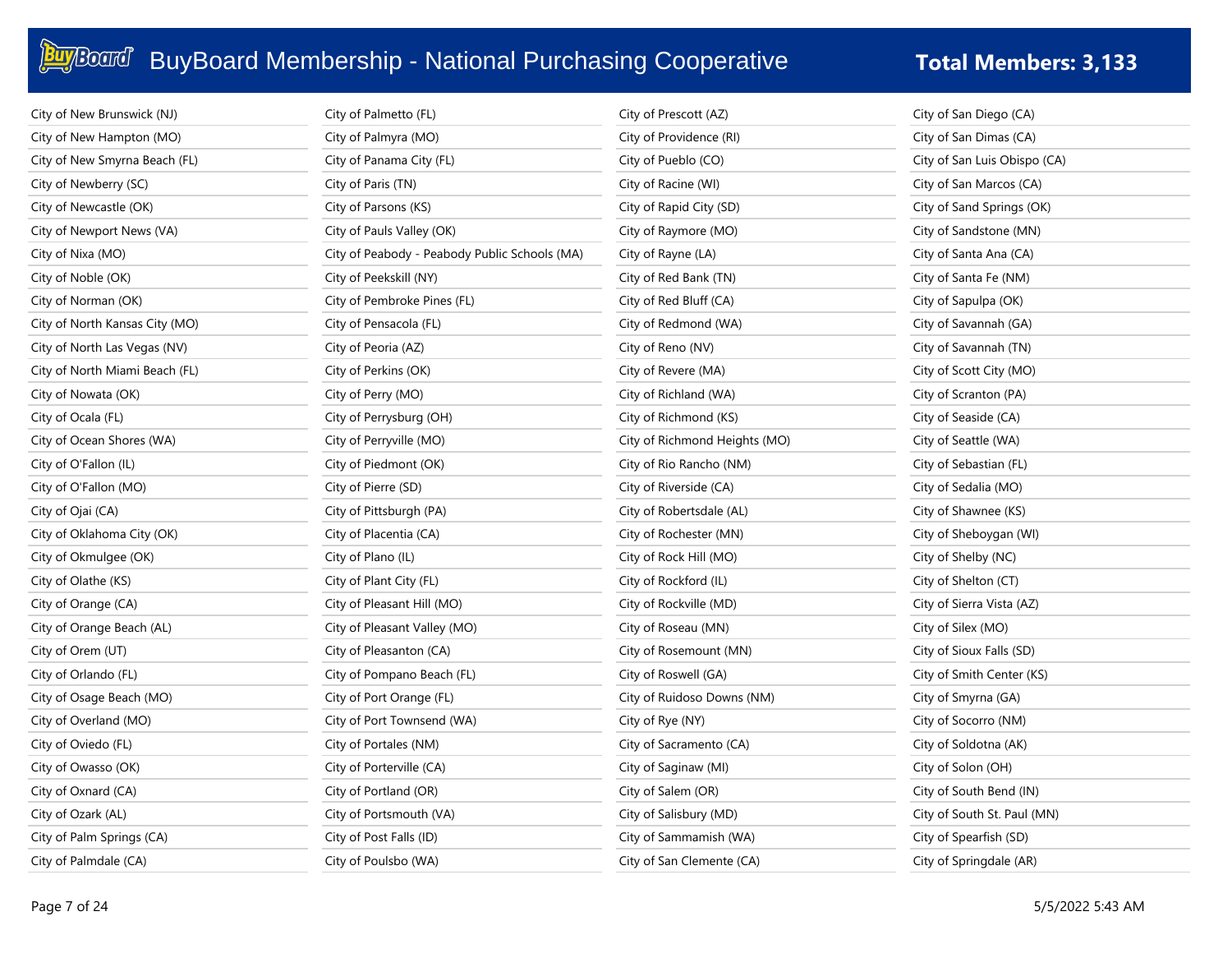| City of Springfield (MO)                             | City of Troy (MI)                          | City of Wilburton (OK)                      | Clinton County (MO)                            |
|------------------------------------------------------|--------------------------------------------|---------------------------------------------|------------------------------------------------|
| City of Springfield (OH)                             | City of Troy (MO)                          | City of Wildwood (NJ)                       | Clinton County R-III School District (MO)      |
| City of St. Charles (MO)                             | City of Tualatin (OR)                      | City of Wilson (NC)                         | Clinton Public Library (IN)                    |
| City of St. Charles School District (MO)             | City of Tuscaloosa (AL)                    | City of Winona (MN)                         | Clinton Public Schools (OK)                    |
| City of St. Clair (MO)                               | City of Tuttle (OK)                        | City of Woodbury (MN)                       | Clover Park School District #400 (WA)          |
| City of St. Joseph (MO)                              | City of University City (MO)               | City of Woodland (CA)                       | Clovis Community College (NM)                  |
| City of St. Marys (OH)                               | City of Utica (NY)                         | City of Woonsocket (RI)                     | Clovis Housing & Redevelopment (NM)            |
| City of St. Petersburg (FL)                          | City of Vallejo (CA) - (Vallejo Fire Dept) | City of Wright City (MO)                    | Clovis Unified School District (CA)            |
| City of Stanwood (WA)                                | City of Vancouver (WA)                     | City of Yakima (WA)                         | Clyde-Green Springs EVSD (OH)                  |
| City of Star (ID)                                    | City of Venice (FL)                        | City of Yelm (WA)                           | Coalinga-Huron Unified School District (CA)    |
| City of Ste. Genevieve (MO)                          | City of Vestavia Hills (AL)                | City of Yonkers (NY)                        | Coatesville Area School District (PA)          |
| City of Stilwell (OK)                                | City of Vinita Park (MO)                   | City of Yorba Linda (CA)                    | Cobb County (GA)                               |
| City of Stockton (CA)                                | City of Vinton (IA)                        | City of Yukon (OK)                          | Cobb County School District (GA)               |
| City of Stuttgart (Stuttgart Municipal Airport) (AR) | City of Virginia Beach (VA)                | City of Yuma (AZ)                           | Cochise County Community College District (AZ) |
| City of Suffolk (VA)                                 | City of Warsaw (MO)                        | City School District of New Rochelle (NY)   | Coeur d'Alene Schools (ID)                     |
| City of Sumiton (AL)                                 | City of Warson Woods (MO)                  | Claremore Public Schools (OK)               | Coffee County (TN)                             |
| City of Summit (NJ)                                  | City of Washington Parks & Recreation      | Clark County R-1 School District (MO)       | Colbert County (AL)                            |
| City of Sunland Park (NM)                            | City of Wauchula (FL)                      | Clark County School District (NV)           | Colcord Public Schools (OK)                    |
| City of Surprise (AZ)                                | City of Waverly (OH)                       | Clarke County School District (GA)          | Cole Camp R-I School District (MO)             |
| City of Sylacauga (AL)                               | City of Waynesville (MO)                   | Clarksburg C-II (MO)                        | Cole County (MO)                               |
| City of Tacoma (WA)                                  | City of Wentzville (MO)                    | Clarkstown Central School District (NY)     | Cole R-1 School District (MO)                  |
| City of Tallahassee (FL)                             | City of West Allis (WI)                    | Clay County (MO)                            | Colfax County (NM)                             |
| City of Tamarac (FL)                                 | City of West Bend (WI)                     | Clay County Board of Education (KY)         | College of the Sequoias (CA)                   |
| City of Tarpon Springs (FL)                          | City of West Hollywood (CA)                | Clay County Schools (TN)                    | College of Western Idaho (ID)                  |
| City of Temecula (CA)                                | City of West Plains (MO)                   | Clayton County (GA)                         | Collier County Public Schools (FL)             |
| City of Tenino (WA)                                  | City of West Sacramento (CA)               | Clayton County Public Schools (GA)          | Collierville Schools Board of Education (TN)   |
| City of Texarkana (AR)                               | City of Westerville (OH)                   | Cleburne County Board of Education (AL)     | Collinsville Area Recreation District (IL)     |
| City of Thornton (CO)                                | City of Westminster (CO)                   | Cleveland County (OK)                       | Collinsville Public Schools (OK)               |
| City of Tigard (OR)                                  | City of Westport (WA)                      | Cleveland Metropolitan School District (OH) | Colman-Egan School District (SD)               |
| City of Tolleson (AZ)                                | City of Wheat Ridge (CO)                   | Cleveland State Community College (TN)      | Colorado Association of School Boards (CASB) - |
| City of Torrington (WY)                              | City of White House (TN)                   | Clever R-V School District (MO)             | Colorado State University (CO)                 |
| City of Traverse City (MI)                           | City of Whittier (CA)                      | Clinton Central School Corporation (IN)     | Colquitt County Board of Education (GA)        |
| City of Treasure Island (FL)                         | City of Whitwell (TN)                      | Clinton City Schools (NC)                   | Columbia Basin College (WA)                    |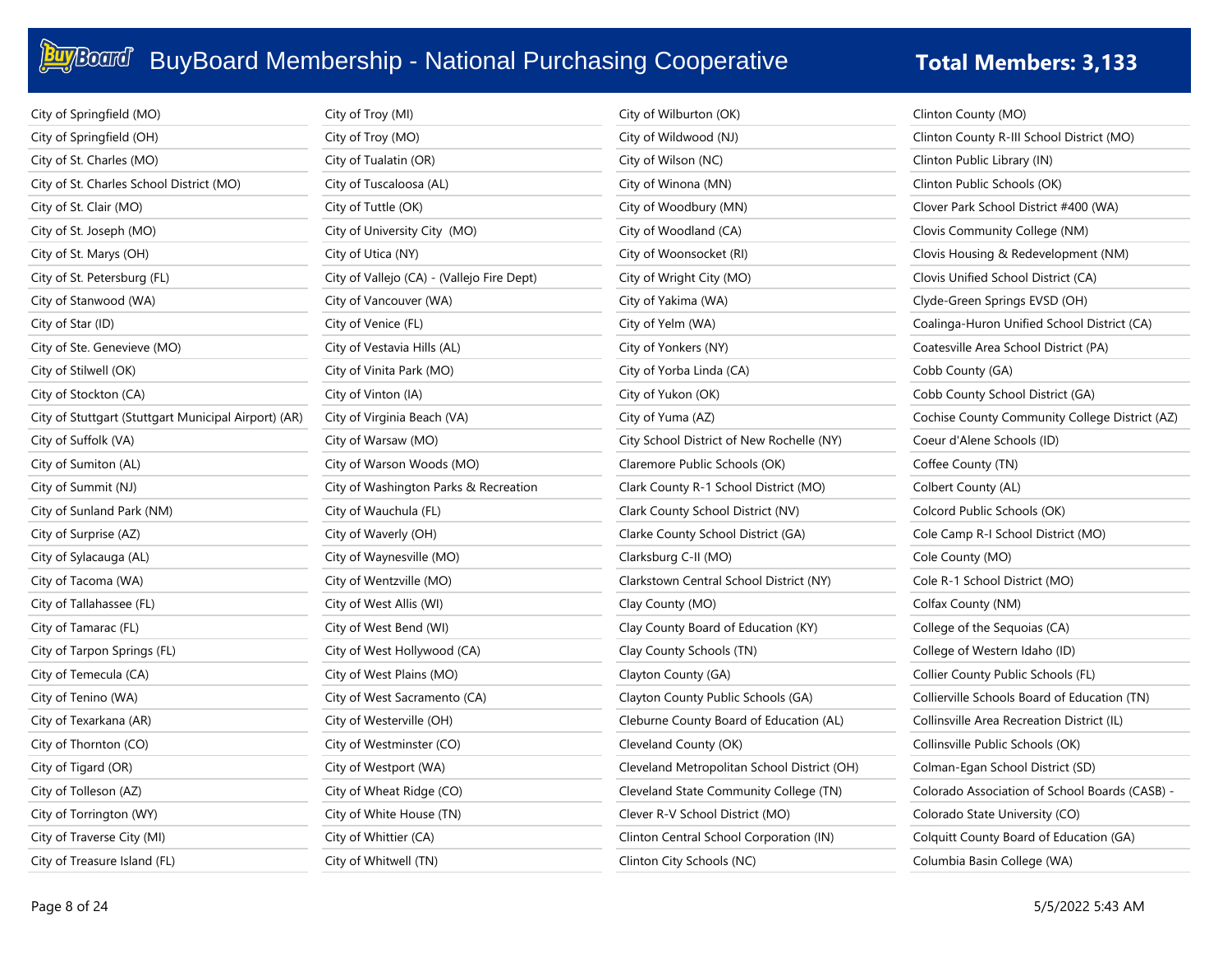| Columbia Community Unit School District #4 (IL)  | Corsica-Stickney School         |
|--------------------------------------------------|---------------------------------|
| Columbia County School District (FL)             | Cortland County (Highwa         |
| Columbia Public School District (MO)             | Corunna Public Schools (        |
| Columbia State Community College (TN)            | Council Bluffs Communit         |
| Comanche County (OK)                             | Council Rock School Dist        |
| Comanche Public Schools (OK)                     | Coventry Public Schools         |
| Combs Baptist Church (AR)                        | Coweta Public Schools (C        |
| Commerce City Schools (GA)                       | Cowlitz County (WA)             |
| Commerce Public Schools (OK)                     | Crab Orchard CUSD #3 (I         |
| CommonLit, Inc (DC)                              | Craven County Schools (I        |
| Community Christian Academy, Inc. (LA)           | Crawford County R-I Sch         |
| Community College of Spokane (WA)                | Creek County (OK)               |
| Community Consolidated School District #21 (IL)  | Crest USD #479 (KS)             |
| Community High School District #128 (IL)         | Crestview Local School D        |
| Community High School District #99 (IL)          | Crete-Monee School Dist         |
| Community High School District 94 (IL)           | Cromwell Public Schools         |
| Community R-VI School District (MO)              | Crook County School Dis         |
| Community School Corporation of Eastern          | Crystal City School Distrio     |
| Conemaugh Township Area School District (PA)     | Cullman City Board of Ed        |
| Congerville-Eureka-Goodfield CUSD #140 (IL)      | Cullman County (AL)             |
| Connecticut River Transit, Inc. (VT)             | <b>Culpeper County Public 9</b> |
| Connecticut State Colleges and Universities (CT) | <b>Culver Community Schoo</b>   |
| Consolidated School District #158 (IL)           | Cumberland County (PA)          |
| Contra Costa County (CA)                         | Cumberland School Depa          |
| Converse County School District #1 (WY)          | Curry County (NM)               |
| Converse County School District #2 (WY)          | Curry County (OR)               |
| Conway Public School District #1 (AR)            | Cushing Municipal Autho         |
| Cookeville City                                  | Custer County (OK)              |
| Copan Public Schools (OK)                        | Custer School District #1       |
| Coppin State University (MD)                     | Cutler-Orosi Joint Unified      |
| Cordova Recreation and Park District (CA)        | Cuyahoga Falls City Scho        |
| Cornell School District (PA)                     | Dade County Board of Ed         |
| Corry Area School District (PA)                  | Dahlonegah School (OK)          |

| Corsica-Stickney School (SD)                    |
|-------------------------------------------------|
| Cortland County (Highway Department) (NY)       |
| Corunna Public Schools (MI)                     |
| Council Bluffs Community School District (IA)   |
| Council Rock School District (PA)               |
| Coventry Public Schools (RI)                    |
| Coweta Public Schools (OK)                      |
| Cowlitz County (WA)                             |
| Crab Orchard CUSD #3 (IL)                       |
| Craven County Schools (NC)                      |
| Crawford County R-I School District (MO)        |
| Creek County (OK)                               |
| Crest USD #479 (KS)                             |
| Crestview Local School District (OH)            |
| Crete-Monee School District 201-U (IL)          |
| Cromwell Public Schools (CT)                    |
| Crook County School District #1 (WY)            |
| Crystal City School District (MO)               |
| Cullman City Board of Education (AL)            |
| Cullman County (AL)                             |
| Culpeper County Public Schools (VA)             |
| Culver Community Schools Corp (IN)              |
| Cumberland County (PA)                          |
| Cumberland School Department (RI)               |
| Curry County (NM)                               |
| Curry County (OR)                               |
| Cushing Municipal Authority (OK)                |
| Custer County (OK)                              |
| Custer School District #16-1 (SD)               |
| Cutler-Orosi Joint Unified School District (CA) |
| Cuyahoga Falls City School District (OH)        |
| Dade County Board of Education (GA)             |

| Dakota Valley School District (SD)            |
|-----------------------------------------------|
| Dale Public Schools (OK)                      |
| Daleville City Schools (AL)                   |
| Dallastown Area School District (PA)          |
| Dane County (WI)                              |
| Danvers Public Schools (MA)                   |
| Danville Independent School District (KY)     |
| Dare County Board of Education (Dare County   |
| Darlington County (SC)                        |
| Darlington Public School (OK)                 |
| Davidson County (NC)                          |
| Davie County (NC)                             |
| Dawson County (GA)                            |
| Dawson County School System (GA)              |
| Daytona State College (FL)                    |
| De Smet School District #38-2 (SD)            |
| Dearborn Public Schools (MI)                  |
| Decatur City Schools (AL)                     |
| Decatur County (Highway Dept) (IN)            |
| Decatur County Schools (TN)                   |
| Deer Creek - Mackinaw CUSD #701 (IL)          |
| Deer Creek Public Schools (OK)                |
| Deer Creek-Lamont Public School (OK)          |
| Deer Lakes School District (PA)               |
| DeForest Area School District (WI)            |
| DeKalb County Hospital Association dba DeKalb |
| Del Norte School District (CO)                |
| Delano Union School District (CA)             |
| Delaware Valley School District (PA)          |
| Delphi Community School Corp (IN)             |
| Delta Charter School (LA)                     |
| Deming Public Schools (NM)                    |
| Dent-Phelps R-3 Schools (MO)                  |

Denver Public Schools (CO) DePauw University (IN) Derby Public Schools (KS) Derry Township School District (PA) Des Moines Public Schools (IA) Desert Recreation District (CA) DeSoto County (Board of Commissioners) (FL) DeSoto Parish School Board (LA) Destiny Christian School, Inc. (OK) Detroit Lakes Public Schools ISD 22 (MN) Deuel School District #19-4 (SD) Development Authority of Heard County (GA) Dewey Public Schools (OK) Dexter Community Schools (MI) Dexter Consolidated Schools (NM) Dickson County Board of Education (TN) Dinwiddie County Public Schools (VA) District of Columbia - Dept. of Public Works (DC) District of Columbia Public Schools (DC) Dixie Technical College (UT) Dona Ana County (NM) Dooly County School District (GA) Dorchester County (SC) Dougherty County School System (GA) Douglas County (Board of Commissioners) (GA) Douglas County (CO) Douglas County (NE) Douglas County (OR) Douglas County School District (NV) Douglas County School District RE-1 (CO) Douglas School District #51-1 (SD) Dover Public Schools (OK) Downey Unified School District (CA)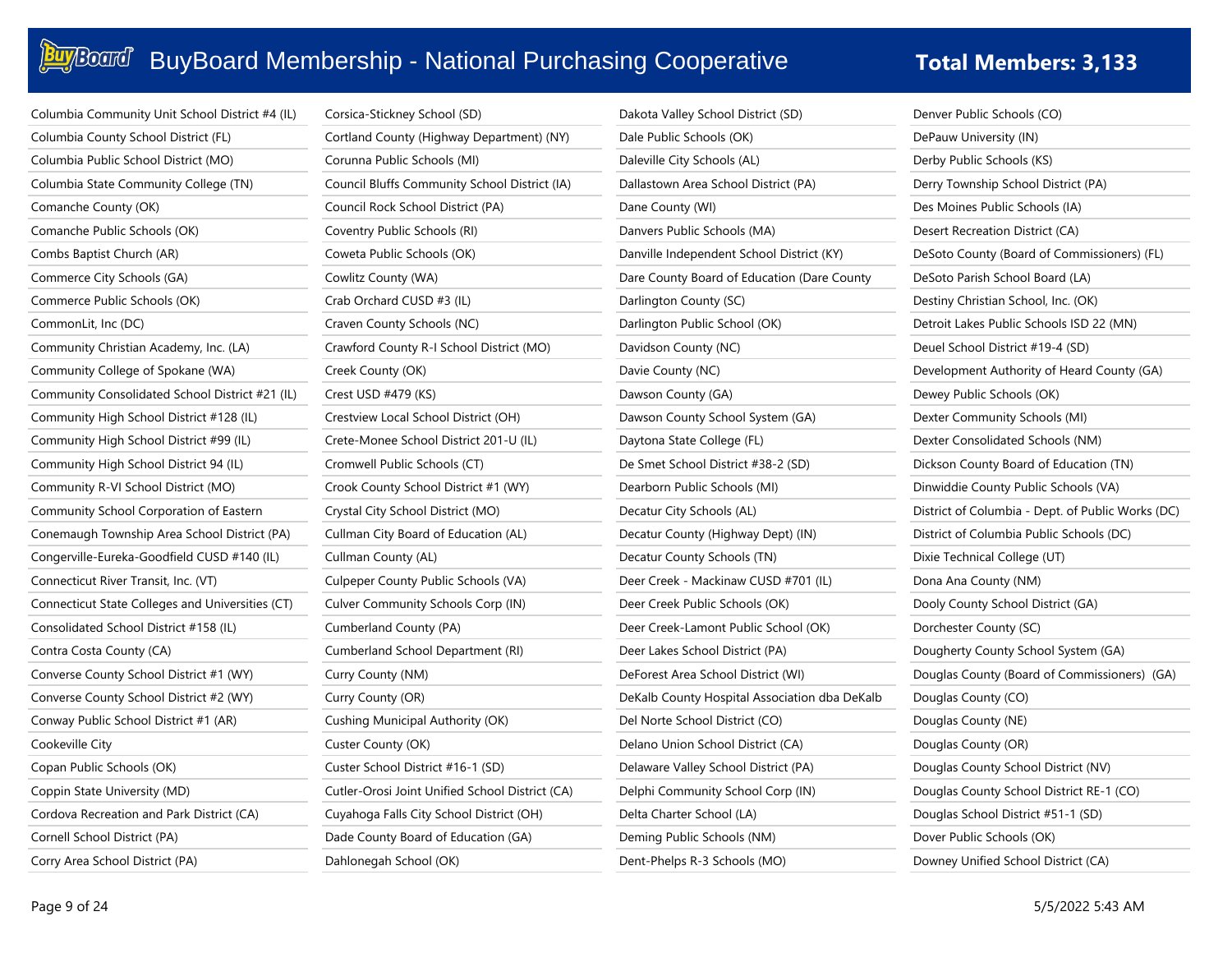| Downingtown Area School District (PA)          | Eastern Florida State College (FL)              | Elkton School District (SD)                   | Excelsior Springs 40 School District (MO)        |
|------------------------------------------------|-------------------------------------------------|-----------------------------------------------|--------------------------------------------------|
| Dr. Martin Luther Kings Jr. Community Center   | Eastern Howard School Corporation (IN)          | Ellis County (OK)                             | Exeter-West Greenwich Regional School District   |
| Drew University (NJ)                           | Eastern Lebanon County School District (PA)     | Elmore City-Pernell School District (OK)      | Fair Grove R-X Schools (MO)                      |
| Drumright Public School (OK)                   | Eastern New Mexico University (NM)              | Elmore County (AL)                            | Fair Lawn Board of Education (NJ)                |
| Dublin Unified School District (CA)            | Eastern New Mexico University (Roswell) (NM)    | Elmore County Board of Education (AL)         | Fairfax County Public Schools (VA)               |
| DuBois Area School District (PA)               | Eastern Oklahoma Development District (OK)      | Embry-Riddle Aeronautical University (FL)     | Fairfield County (SC)                            |
| Dumont Borough (NJ)                            | Eastern Pulaski Community Schools (IN)          | Emerald Coast Utilities Authority (FL)        | Fairhaven Public Schools (MA)                    |
| Duncan Public Schools (OK)                     | Eastmont School District #206 (WA)              | Emlenton Borough (PA)                         | Fairland Public School (OK)                      |
| Duneland School Corp. (IN)                     | Easton Area School District (PA)                | Emmet County Road Commission (MI)             | Fairview Baptist Church (Durant, OK)             |
| Dunklin Fire Protection District (MO)          | Eaton Rapids Public Schools (MI)                | Emporia State University (KS)                 | Fairview Public Schools (OK)                     |
| Dunklin R-V School District (MO)               | Eau Claire School District (WI)                 | Emporia USD #253 (KS)                         | Fairview School District #72 (IL)                |
| Dunlap Community Unit School District 323 (IL) | ECHO Joint Agreement (IL)                       | Enfield Public Schools (CT)                   | Families & Youth, Inc. (NM)                      |
| Dupo CUSD 196 (IL)                             | Eddy County (NM)                                | Englewood Hulls VFD (AL)                      | Family Resource Center (MO)                      |
| Duquesne City School District (PA)             | Edgemont School District #23-1 (SD)             | Enid Public Schools (OK)                      | Fannett-Metal School School District (PA)        |
| Durant Public Schools (OK)                     | Edina Public Schools                            | Entiat School District #127 (WA)              | Farmers Electric Coop. Inc. (NM)                 |
| Durham County (NC)                             | Edmond Public Schools (OK)                      | Enumclaw School District (WA)                 | Farmington Public Schools (MI)                   |
| Dutchess Community College (NY)                | Edmonds School District (WA)                    | Ephrata School District (WA)                  | Farmington R-7 School District (MO)              |
| Dyer County Board of Education (TN)            | Edmunds Central School (SD)                     | Episcopal School of Acadiana (LA)             | Fayette County Public Schools (KY)               |
| Dyersburg City Schools (TN)                    | Educational Service District #113 (WA)          | Erie Community Unit School District #1 (IL)   | Fayette R-III School District (MO)               |
| Dyersburg State Community College (TN)         | Edwardsville Community Unit School District #7  | Erlanger-Elsmere Board of Education (KY)      | Fayetteville City Schools (TN)                   |
| East Alton-Wood River Community High School    | El Dorado Springs R-2 (MO)                      | Erwin Utilities Authority (TN)                | Federal Way Public Schools (WA)                  |
| East Buchanan C-1 Schools (MO)                 | El Paso County (CO)                             | Escambia County (AL)                          | Feet First Foundation (CA)                       |
| East Carolina University (NC)                  | El Reno Public Schools (OK)                     | Escambia County Board of County               | Fenton Fire Protection District (MO)             |
| East Carter R-2 Schools (MO)                   | El-Abbadi Charter Academy (MI)                  | Escambia County School District (FL)          | Ferndale Area School District (PA)               |
| East Central University (OK)                   | Eldon R-1 School District (MO)                  | Escondido Union High School District (CA)     | Festus R-VI School District (MO)                 |
| East Franklin Township (PA)                    | Elgin Public Schools (OK)                       | Estancia Valley Solid Waste Authority (NM)    | Fieldcrest CUSD #6 (IL)                          |
| East Greenwich School Department (RI)          | Elizabeth City - Pasquotank Public Schools (NC) | Ethan School District #17-1 (SD)              | Finney County (KS)                               |
| East Maine School District #63 (IL)            | Elizabeth Forward School District (PA)          | Etowah County Board of Education (AL)         | Finneytown Local School District (OH)            |
| East Newton School District (MO)               | Elizabeth School District (CO)                  | Eugene Water & Electric Board (OR)            | Fire District #3 of the Town of Plattsburgh (NY) |
| East Penn School District (PA)                 | Elizabethton City Schools (TN)                  | Eureka Fire Protection Dist (MO)              | First Baptist Church-Bossier City (LA)           |
| East Rockaway Fire Dept (NY)                   | Elk City Public Schools (OK)                    | Everett Area School District (PA)             | First Baptist Church-Durant, OK                  |
| East Tennessee State University (TN)           | Elk Point-Jefferson School District (SD)        | Evergreen Local Schools (OH)                  | First Baptist Church-Shreveport                  |
| Eastern Carver County Schools ISD 112 (MN)     | Elk River Area School District (MN)             | Evergreen Park Community High School District | First Presbyterian Church-Hollywood (FL)         |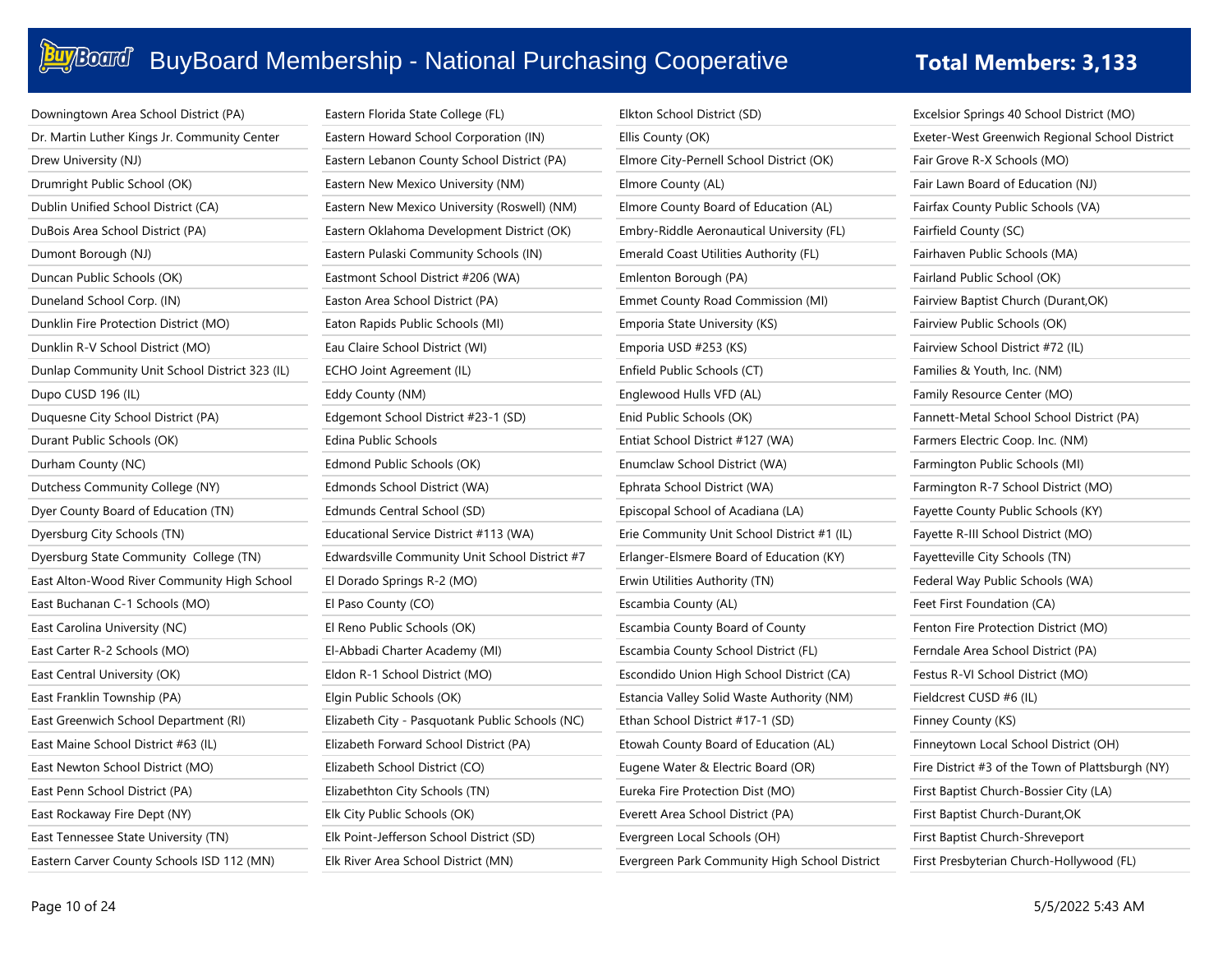| First Utility District of Knox County (TN)    | Foxborough Regional Charter School (MA)          | Friend Public Schools (OK)                     | Gettysburg School District #53-1 (SD)          |
|-----------------------------------------------|--------------------------------------------------|------------------------------------------------|------------------------------------------------|
| Five Rivers MetroParks (OH)                   | Foyil Public Schools (OK)                        | Frontenac Seventh-Day Adventist Elementary     | Gibson City-Melvin-Sibley CUSD #5 (IL)         |
| Flagler County Schools (FL)                   | Francis Howell School District (MO)              | Frontier Public Schools (OK)                   | Gila Regional Medical Center (NM)              |
| Fleming Fire Dept #1 (NY)                     | Francis Tuttle Technology Center School #21 (OK) | Frontier Schools (MO)                          | Giles County Schools (TN)                      |
| Flora CUSD #35 (IL)                           | Frankford Township Board of Education (NJ)       | Ft. Zumwalt School District (MO)               | Girard Borough (PA)                            |
| Florence County (SC)                          | Franklin Area School District (PA)               | Fulton Montgomery Community College (NY)       | Glascock County Board of Education (GA)        |
| Florida A&M University (FL)                   | Franklin County (MO)                             | Fulton School District 58 (MO)                 | <b>GLEAMNS Human Resources Commission (SC)</b> |
| Florida Department of Corrections (FL)        | Franklin County (NC)                             | Gadsden Independent School District (NM)       | Glenbard Township High School District 87 (IL) |
| Florida Gateway College (FL)                  | Franklin County (OH)                             | Gadsden State Community College (AL)           | Glencoe Public Schools (OK)                    |
| Florida Gulf Coast University (FL)            | Franklin County (TN)                             | Gahanna-Jefferson Public Schools (OH)          | Glenns Ferry Highway District (ID)             |
| Florida State College at Jacksonville (FL)    | Franklin County Public Schools (VA)              | Gallup-McKinley County School                  | Glenpool Public Schools (OK)                   |
| Florida State University (FL)                 | Franklin County Technical School (MA)            | Garber Public Schools (OK)                     | Glenview Park District (IL)                    |
| Flower Mound School (OK)                      | Franklin Pierce School District (WA)             | Gardner Edgerton School District USD #231 (KS) | Glocester School Department (RI)               |
| Folsom Cordova USD (CA)                       | Franklin Special School District (TN)            | Garfield County (OK)                           | Gloversville City School District (NY)         |
| Fon du Lac Park District (IL)                 | Franklin Township Board of Education (NJ)        | Garnet Valley School District (PA)             | Glynn County School System (GA)                |
| Foothill - De Anza Community College District | Franklin Township Sewerage Authority (NJ)        | Garrett County (MD)                            | Golden Gate Bridge (Highway and Transportation |
| Fordland R-3 Schools (MO)                     | Frankton-Lapel Community Schools (IN)            | Garrett-Keyser-Butler School District (IN)     | Goochland County Public Schools (VA)           |
| Forest City Regional School District (PA)     | Frederick Area School District #6-2 (SD)         | Garvin County (OK)                             | Goodwell Public Schools (OK)                   |
| Forest Preserve District of Cook County (IL)  | Frederick Community College (MD)                 | Gasconade County (MO)                          | Gordon Bernell Charter School (NM)             |
| Forge International School (ID)               | Frederick County (MD)                            | Gasconade County R-I School District (MO)      | Gordon County of Board of Education (GA)       |
| Forsyth County Schools (GA)                   | Frederick County Public Schools (MD)             | Gaston County (NC)                             | Goshen County School District 1 (WY)           |
| Forsyth R-III Schools (MO)                    | Frederick County Sanitation Authority dba        | Gates Chili Central School District (NY)       | Governor Mifflin School District (PA)          |
| Fort Cobb Broxton School District (OK)        | Frederick Public Schools (OK)                    | Geary Pubic Schools (OK)                       | Grace Place for Children and Place (FL)        |
| Fort Gibson Public Schools (OK)               | Freeburg Community High School District #77 (IL) | Genesee Joint Schools (ID)                     | Grady County (OK)                              |
| Fort Larned Unified School District #495 (KS) | Freedom Area School District (PA)                | Gentry Public School District #19 (AR)         | Grady County Board of Education (GA)           |
| Fort Scott USD #234 (KS)                      | Freedom Preparatory Academy (UT)                 | Georgetown County (SC)                         | Grain Valley R-5 School District (MO)          |
| Fort Smith Public Schools (AR)                | Fremont County School District # 24 (WY)         | Georgetown Exempted Village School District    | Grainger County Board of Education (TN)        |
| Foster Glocester Regional School (RI)         | Fremont County School District #1 (WY)           | Georgetown Preparatory School (MD)             | Grand Island Publis Schools (NE)               |
| Foundation Academy Charter School (NJ)        | Fremont County School District #25 (WY)          | Georgetown-Ridge Farm Community Unit School    | Grand Isle VFD (VT)                            |
| Fox Chapel Area School District (PA)          | Fremont County School District #6 (WY)           | Georgia Department of Public Safety (GA)       | Grand Prairie School District #6 (IL)          |
| Fox River Grove School District #3 (IL)       | Fremont School District 79 (IL)                  | Georgia School Boards Association              | Grand View School District 34 (OK)             |
| Fox Valley Park District (IL)                 | Fresno County (CA)                               | Germantown Board of Education (TN)             | Grandview C-4 School District (MO)             |
| Fox Valley Technical College (WI)             | Fresno Unified School District (CA)              | Gettysburg Montessori Charter School (PA)      | Grandview R-II School District (MO)            |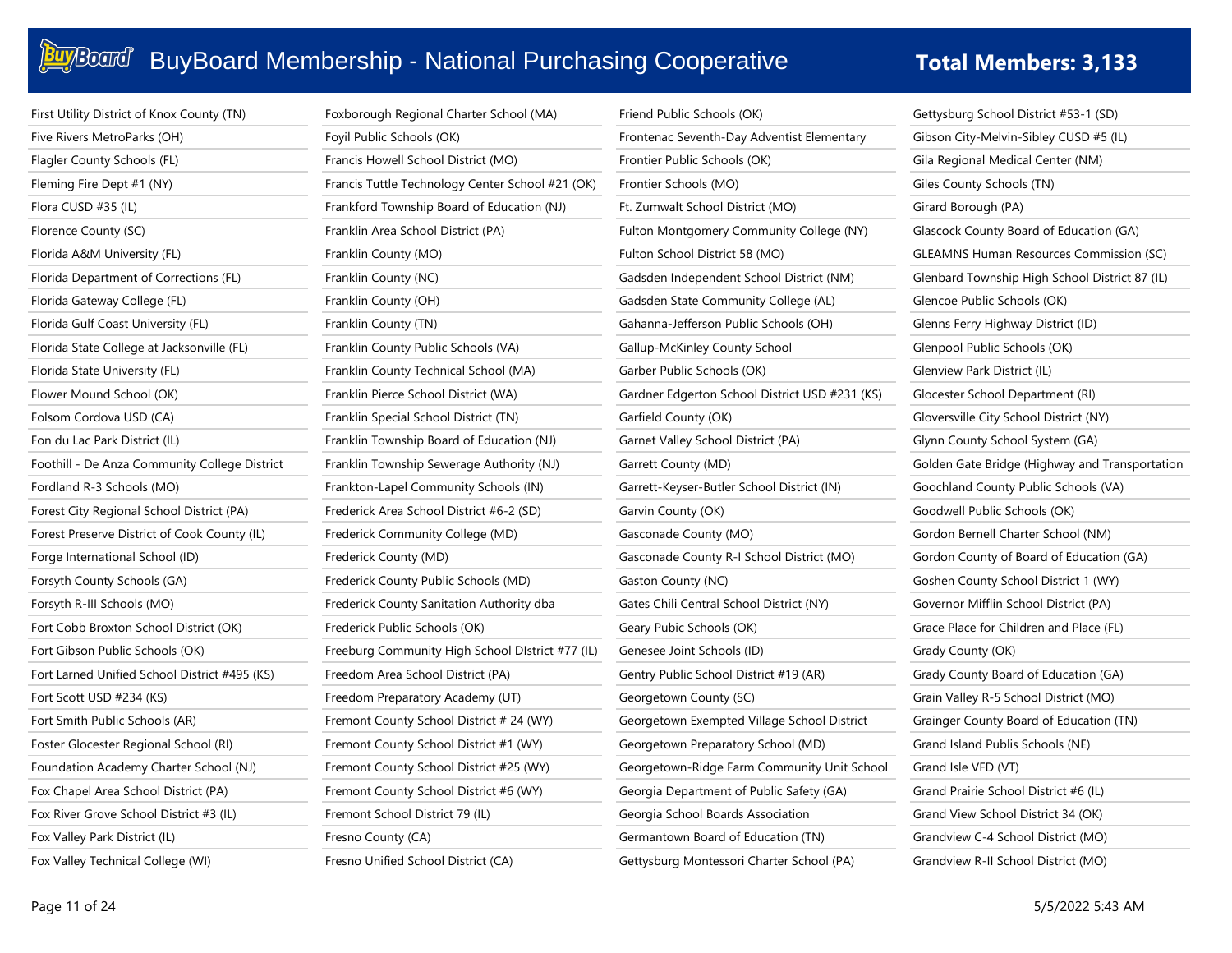### **Buy Board'**

### BuyBoard Membership - National Purchasing Cooperative **Total Members: 3,133**

| Granite City CUSD 9 (IL)                | Hamblen County (TN)                                | Hawkins County Schools (TN)                     |
|-----------------------------------------|----------------------------------------------------|-------------------------------------------------|
| Grant County (OK)                       | Hamblen County Department of Education (TN)        | Hawthorne Public Schools (NJ)                   |
| Grant Park School District #6 (IL)      | Hamel Fire Protection District (IL)                | Haxtun School District (CO)                     |
| Grants-Cibola County Schools (NM)       | Hamilton County (TN)                               | Hayden Canyon Charter (ID)                      |
| Grays Harbor College (WA)               | Hamilton County CUSD #10 (IL)                      | Hayward Area Recreation and Park District (CA)  |
| Great Plains Technology Center (OK)     | Hamilton County Dept of Education (TN)             | Haywood County Schools (TN)                     |
| Great Valley School District (PA)       | Hamilton Fulton Montgomery BOCES (NY)              | Hazelwood School District (MO)                  |
| Greece Central School District (NY)     | Hamilton Heights School Corporation (IN)           | Head Start Child and Family Development         |
| Greeley County Schools USD #200 (KS)    | Hamilton R-II School District (MO)                 | Healdton Public School (OK)                     |
| Green Ridge R-VIII School District (MO) | Hamlin School District #28-3 (SD)                  | Helix Charter High School (CA)                  |
| Green River College (WA)                | Hampshire Township Park District (IL)              | Hempfield School District (PA)                  |
| Greenburgh Central School District (NY) | Hampton City Schools (VA)                          | Henderson County Public Schools (NC)            |
| Greene County (MO)                      | Hampton Roads Sanitation District (VA)             | Henderson County Schools (KY)                   |
| Greene County Highway and Solid Waste   | Hancock Place School District (MO)                 | Hendricks County (IN)                           |
| Greene Township (PA)                    | Hankinson Public School (ND)                       | Hennessey Public School District #16 (OK)       |
| Greentree Solid Waste Authority (NM)    | Hannibal School District #60 (MO)                  | Henry County (GA)                               |
| Greenville City Schools (TN)            | Hanover County (VA)                                | Henry County Board of Education (AL)            |
| Greenville Public Schools (MI)          | Hardeman County Board of Education (TN)            | Henry County Board of Education (TN)            |
| Greenville R-II School District (MO)    | Hardin County Board of Education (TN)              | Henry School District #14-2 (SD)                |
| Greenwood School District (PA)          | Hardin-Houston Local School District (OH)          | Heritage Centers (NY)                           |
| Gregory School District #26-4 (SD)      | Harford County (MD)                                | Herkimer College (NY)                           |
| Gresham-Barlow School District (OR)     | Harford County Public Schools (MD)                 | Herkimer County (NY)                            |
| Grove City Area School District (PA)    | Harnett County Schools (NC)                        | Hickory County (MO)                             |
| Grove Public Schools (OK)               | Harper County (OK)                                 | Hickory Public Schools (NC)                     |
| Grundy County Board of Education (TN)   | Harrah Public Schools (OK)                         | Hicksville Union Free School District (NY)      |
| Guilford Civil Township (IN)            | Harriman Utility Board (TN)                        | High Point Regional High School Board of        |
| Guilford County Schools (NC)            | Harrisburg Community Unit #3 Schools (IL)          | Highland Community Unit School District #5 (IL) |
| Gulf Coast State College (FL)           | Harrison County Board of Education (WV)            | Highland Water District (WA)                    |
| Guthrie Public Schools (OK)             | Harrisonville Cass R-IX School District (MO)       | Highline Public School (WA)                     |
| Guymon Public Schools (OK)              | Hartwell Housing Authority of the City of Hartwell | Hilldale Public School (OK)                     |
| Haakon School District #27-1 (SD)       | Hasbrouck Heights Schools District (NJ)            | Hilliard City School District (OH)              |
| Hagerstown Community College (MD)       | Hatboro-Horsham School District (PA)               | Hillsborough Board of Education (NJ)            |
| Halifax Area School District (PA)       | Hatch Valley Public Schools (NM)                   | Hillsborough Community College (FL)             |

Hillsborough County (FL) Hillsborough County Public Schools (FL) Hinckley-Big Rock Community Unit School Hinsdale Township High School District #86 (IL) Hitchcock-Tulare School District (SD) Hobart Public Schools (OK) Hobbs Municipal Schools (NM) Hoffman Estates Park District (IL) Holliday C-2 School (MO) Hollister R-V School District (MO) Hollow Rock-Bruceton SSD (TN) Holly School District (CO) Holmeswood Baptist Church (MO) Holt County (MO) Holy Rosary Catholic School (TN) Homer-Center School District (PA) Honeoye Falls - Lima Central School District (NY) Hood River County (OR) Hooker Public Schools (OK) Hoopeston Area CUSD #11 (IL) Hope Christian Schools, Inc. (NM) Hopi Junior/Senior High School (AZ) Hopkins Public School District (MN) Horry County (SC) Hot Springs School District #23-2 (SD) Housing Authority of Hopkinsville (KY) Housing Authority of Paducah (KY) Housing Authority of the City of Key West (FL) Housing Authority of the County of San Joaquin Houston County (TN) Houston County Board of Education (GA) Houston County School System (TN) Houston R-I School District (MO)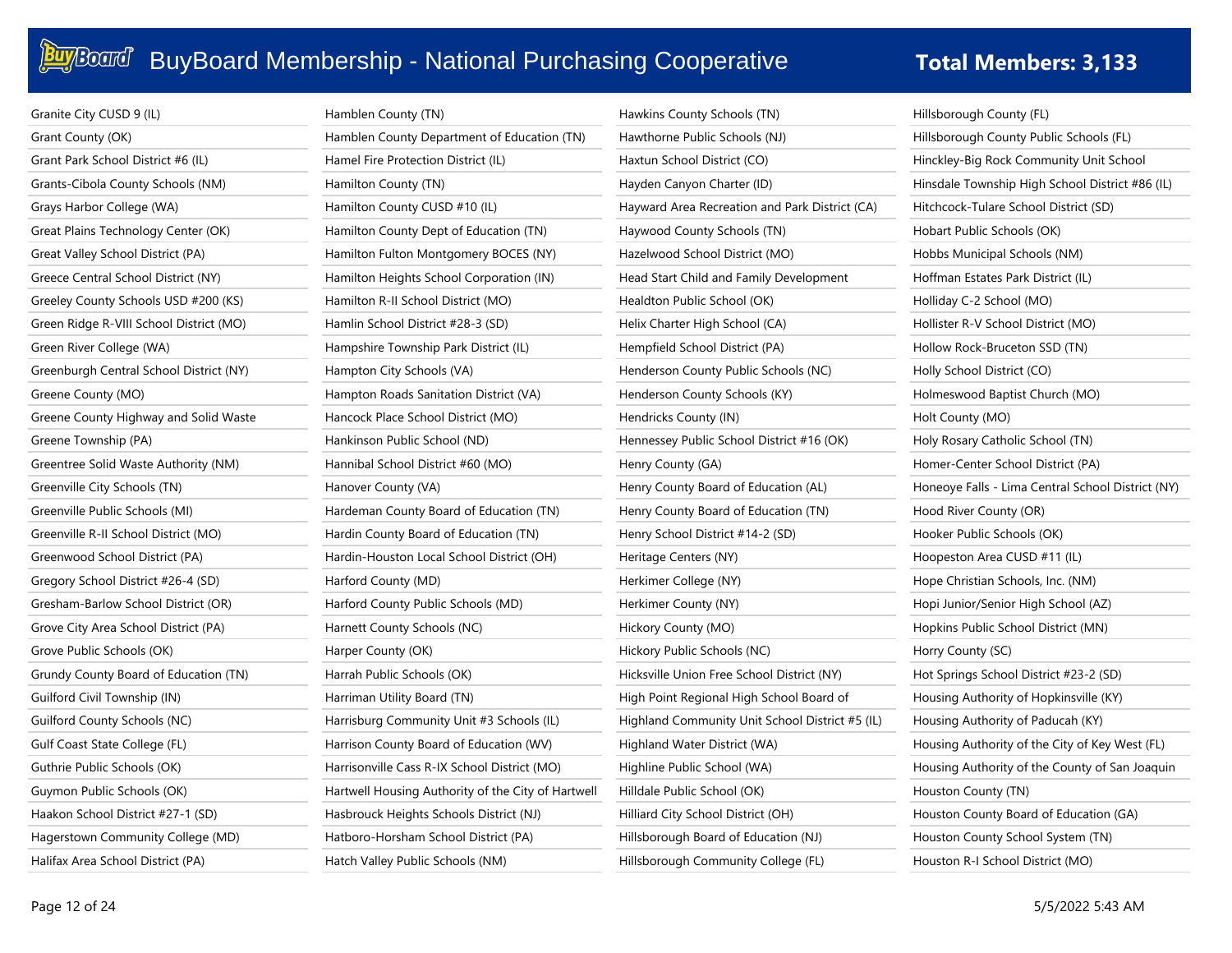| Howard Community College (MD)                    | Indiana Area School District (PA)          |
|--------------------------------------------------|--------------------------------------------|
| Howard County (MO)                               | Indiana School Boards Association          |
| Howard Lake-Waverly-Winstead Public Schools      | Indiana University (IN)                    |
| Howard School District #48-3 (SD)                | Ira Union Cemetery (NY)                    |
| Howland Township Park District (OH)              | Iron County (MO)                           |
| Hughes County (OK)                               | Iroquois School District (PA)              |
| Hugo Public Schools (OK)                         | Irvington Union Free School District (NY)  |
| Humane Society of Southern Arizona (AZ)          | Isle of Wight County Schools (VA)          |
| Humphreys County School System(TN)               | Issaquah School District #411 (WA)         |
| Huntingdon Special School District (TN)          | J. Sterling Morton High School District 20 |
| Huntington County Community School               | Jackson County (AL)                        |
| Huntsville City Schools (AL)                     | Jackson County (MO)                        |
| Huron Public Library (SD)                        | Jackson County (OK)                        |
| Huron School District #2-2 (SD)                  | Jackson County Board of Education (WV)     |
| Huron Valley Schools (MI)                        | Jackson County Family Court (MO)           |
| Hutsonville CUSD #1 (IL)                         | Jackson County Schools (TN)                |
| Hyde Park City (UT)                              | Jackson Local Schools (OH)                 |
| Hydro-Eakly Public Schools (OK)                  | Jackson R-2 School District (MO)           |
| Iberia Parish Government (LA)                    | Jackson State Community College (TN)       |
| Idabel Public Schools (OK)                       | Jackson-Madison County School System (     |
| Idaho School Boards Association                  | James Madison University (VA)              |
| Ignacio School District (CO)                     | Jamestown Community College (NY)           |
| Illinois Central College (IL)                    | Jamestown School Committee (RI)            |
| Illinois Department of Employment Security (IL)  | Jasper City Board of Education (AL)        |
| Illinois Department of Transportation (IL)       | Jasper County (MO)                         |
| Independence Charter Middle School (OK)          | Jasper County (SC)                         |
| Independence School District (MO)                | Jay Public Schools (OK)                    |
| Independent School District #2 Tulsa County (OK) | Jeff Davis County Schools (GA)             |
| Indian Capital Technology Center (OK)            | Jefferson C-123 School (MO)                |
| Indian Mount Cemetery Association, Inc.          | Jefferson City Schools (GA)                |
| Indian River County (FL)                         | Jefferson County (CO)                      |
| Indian Springs School District #109 (IL)         | Jefferson County (MO)                      |
| Indian Trail Improvement District (FL)           | Jefferson County (WA)                      |

| PA)                  | Jefferson County Board of Education (AL)         |
|----------------------|--------------------------------------------------|
| iation               | Jefferson County Department of Health (AL)       |
|                      | Jefferson County Public Schools (CO)             |
|                      | Jefferson R-VII School District (MO)             |
|                      | Jenison Christian School (MI)                    |
|                      | Jennings Public Schools (OK)                     |
| District (NY)        | John A. Logan College (IL)                       |
| (VA)                 | Johnson County (KS)                              |
| l (WA)               | Johnson County (TN)                              |
| ol District 201 (IL) | Johnson County Board of Education (TN)           |
|                      | Johnson County Park and Recreation District (KS) |
|                      | Johnson County Rescue and EMS (TN)               |
|                      | Johnson County School District #1 (WY)           |
| cation (WV)          | Johnston City Community Unit School District #1  |
| (MO)                 | Johnston County (OK)                             |
|                      | Johnston Marshall Bapstist Association (OK)      |
|                      | Jones County (GA)                                |
| (ON                  | Jones County School System (GA)                  |
| llege (TN)           | Joplin Schools (MO)                              |
| ool System (TN)      | Jordan-Elbridge Central School District (NY)     |
| A)                   | Judson County CUSD #1 (IL)                       |
| ge (NY)              | Julesburg School District RE-1 (CO)              |
| e (RI)               | Juniata Valley School District (PA)              |
| ın (AL)              | Junior College District of Metropolitan Kansas   |
|                      | Jurupa Area Recreation and Park District (CA)    |
|                      | Kachemak Playground Task Force (City of          |
|                      | Kamehameha Schools (HI)                          |
| 4)                   | Kanawha County Schools (WV)                      |
|                      | Kansas Association of School Boards (KS)         |
|                      | Kansas City Public Schools (MO)                  |
|                      | Kansas Turnpike Authority (KS)                   |
|                      | Karval Public School (CO)                        |
|                      | Kean University (NJ)                             |

Keene Central School District (NY) Kellyville Public Schools (OK) Kennewick School District (WA) Kenosha County (WI) Kent County Public Schools (MD) Kent School District #415 (WA) Kewanee CUSD #229 (IL) Kimball School District (SD) King City R-1 School DIstrict (MO) King County (WA) King County Water District #90 (WA) King George County Schools (VA) Kingfisher Public School (OK) Kings Canyon Unified School District (CA) Kingston 42 School District (MO) Kiowa County School District RE1 (CO) Kipp: Delta Public Schools (AR) Kiryas Joel UFSD (NY) Kiski Valley Water Pollution Control Authority Kitsap County (WA) Knoxville Community Unit School District #202 Kodiak Island Borough School District (AK) Konawa Public Schools (OK) Kootenai Joint School District #274 (ID) La Merced Del Pueblo De Tajique (NM) La Mesa-Spring Valley School District (CA) La Paz County (AZ) La Plata County (CO) La Promesa Early Learning Center (NM) Labette County Unified School District #506 (KS) Ladd CCSD #94 (IL) Ladue Schools (MO) LaFayette Central School District (NY)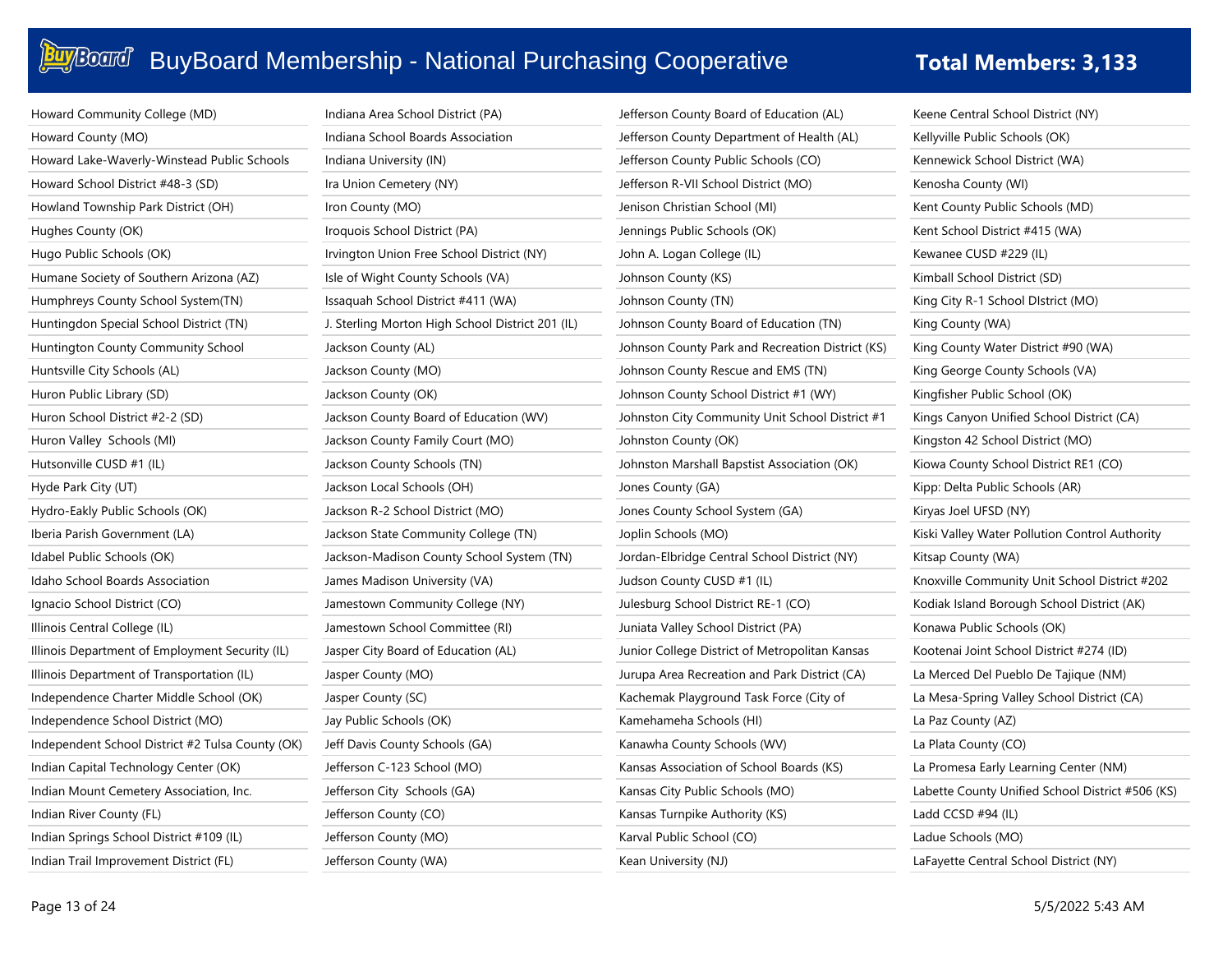| Lake County Schools (TN)                        | LeFlore Public Schools (OK)                 | Lincoln R-2 School District (MO)                     | Louisiana RII School District (MO)             |
|-------------------------------------------------|---------------------------------------------|------------------------------------------------------|------------------------------------------------|
| Lake County Forest Preserve District (IL)       | Lehigh County (PA)                          | Lincoln University of Missouri (MO)                  | Louisville Metro Government (KY)               |
| Lake Forest High School District #115 (IL)      | Lehigh County Authority (PA)                | Lincoln-Way Area Special Education District #843     | Lower Columbia College (WA)                    |
| Lake Ozark Fire Protection District (MO)        | Lenape Regional High School District (NJ)   | Lindbergh School (MO)                                | Lower Merion School District (PA)              |
| Lake Preston School District (SD)               | Leola School District #44-2 (SD)            | Lipscomb University (TN)                             | Lower Pioneer Valley Educational Collaborative |
| Lakeland School System (TN)                     | Leon County (FL)                            | Little Axe Publie Schools I-70 (OK)                  | Luna County (NM)                               |
| Lakes Country Service Cooperative (MN)          | Leon County School Board (FL)               | Little Compton Schools (RI)                          | Luzerne IU #18 (PA)                            |
| Lakeville Area Schools ISD 194 (MN)             | LeRoy CUSD #2 (IL)                          | Little Egg Harbor Municipal Utilities Authority (NJ) | Lyon County School District (NV)               |
| LakeVille Community Schools (MI)                | Levittown Public Schools (NY)               | Little Rock Municipal Airport Commission (AR)        | Macomb Community School District #185 (IL)     |
| Lakewood School District #306 (WA)              | Lewis County Board of Education (TN)        | Little Rock School District (AR)                     | Macomb Public Schools (OK)                     |
| Lambertville Municipal Utilities Authority (NJ) | Lewis County C-1 School District (MO)       | Littleton Public Schools (CO)                        | Macon County R-1 School District (MO)          |
| Lancaster County (SC)                           | Lewiston School District #1 (ID)            | Liverpool Central School District (NY)               | Macon County School District (TN)              |
| Lander County School District (NV)              | Lexington CUSD 7 (IL)                       | Livingston County (MO)                               | Madill Public Schools (OK)                     |
| Lane County (OR)                                | Lexington Emergency Mgmt (KY)               | Livingston County Water & Sewer Authority (NY)       | Madison Area Technical College (WI)            |
| Langford Area School District (SD)              | Lexington Public Schools (OK)               | Lockwood R-1 School District (MO)                    | Madison County (AL)                            |
| Lansing Community College (MI)                  | Leyden High School District #212 (IL)       | Locust Grove Schools (OK)                            | Madison County (TN)                            |
| Laramie County School District #2 (WY)          | Liberal R-2 School District (MO)            | Logan County (OK)                                    | Madison County Board of Education (AL)         |
| Larimer County (CO)                             | Liberty County Schools (GA)                 | Logan County Board of Education (KY)                 | Madison County Schools (MS)                    |
| LaRue County EMS (KY)                           | Liberty Public School District #53 (MO)     | Lone Grove Schools (OK)                              | Madison School District #321 (ID)              |
| Las Cruces Public School District (NM)          | Ligonier Valley School District (PA)        | Lone Jack C-6 (MO)                                   | Madison-Virgil USD 386 (KS)                    |
| LaSalle-Peru Township High School District 120  | Limerick Township (PA)                      | Lone Star Public School (OK)                         | Mahopac Central School District (NY)           |
| Lathrop School District (MO)                    | Limestone County Board of Education (AL)    | Long Beach Community College District (CA)           | Maine Township High School District #207 (IL)  |
| Lauderdale County School System (AL)            | Limon Public Schools (CO)                   | Long Beach Unified School District (CA)              | Manassas City Public Schools (VA)              |
| Lawrence County (AL)                            | Lincoln County (MO)                         | Los Alamos County (NM)                               | Manchester Public Schools (CT)                 |
| Lawrence County Solid Waste (AL)                | Lincoln County (NM)                         | Los Angeles High School (LAUSD) (CA)                 | Manchester Township School District (NJ)       |
| Lawrence-Douglas County Fire Medical (KS)       | Lincoln County (TN)                         | Los Angeles Southwest College (CA)                   | Mangum Public Schools (OK)                     |
| Lawson R-XIV School District (MO)               | Lincoln County Dept of Education (TN)       | Los Lunas Schools (NM)                               | Manhasset-Lakeville Water District (NY)        |
| Lawton Public Schools (OK)                      | Lincoln County Health Department (MO)       | Loudon County (TN)                                   | Manhattan-Ogden USD #383 (KS)                  |
| Lea County (NM)                                 | Lincoln Elementary School District 156 (IL) | Loudoun County (VA)                                  | Mannford Public Schools (OK)                   |
| Lead-Deadwood School Disctrict (SD)             | Lincoln Land Community College (IL)         | Loudoun County Public Schools (VA)                   | Mannheim School District #83 (IL)              |
| Lebanon Housing Authority (TN)                  | Lincoln Park Public Schools (MI)            | Louisa County (VA)                                   | Mansfield Public Schools (AR)                  |
| Lebanon Special School District (TN)            | Lincoln Public Schools (NE)                 | Louisa County Public Schools (VA)                    | Manzanola School District #3J (CO)             |
| Lee's Summit R7 (MO)                            | Lincoln Public Schools (RI)                 | Louisiana Baptist Children Home (LA)                 | Mapleton Public Schools (CO)                   |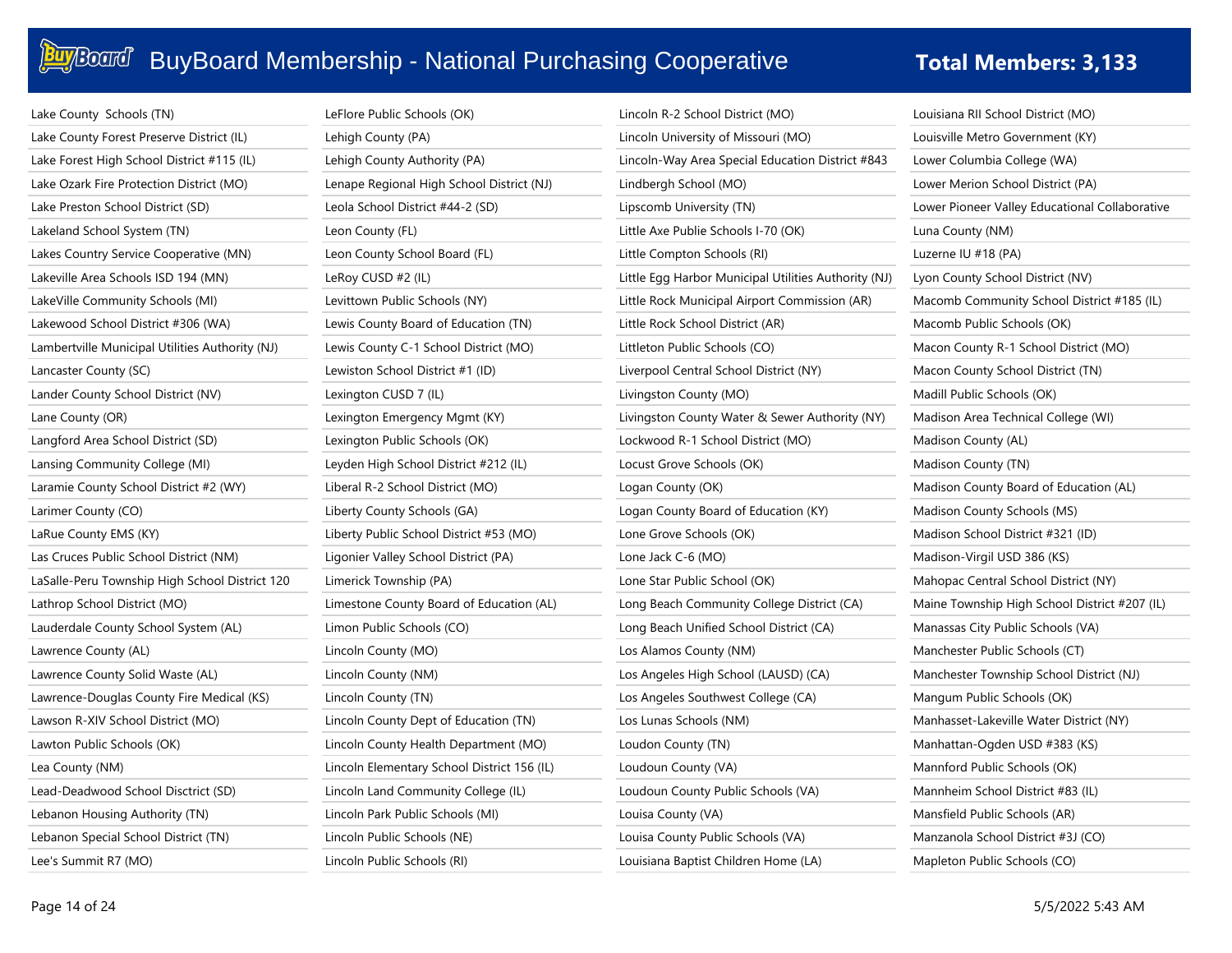| Maplewood Career Center (OH)                   | McDonald County R1 Schools (MO)                 |
|------------------------------------------------|-------------------------------------------------|
| Marblehead Water and Sewer Commission (MA)     | McIntosh County Schools (GA)                    |
| Marceline R-V Schools (MO)                     | McKenzie Special School District (TN)           |
| Maries County R-1 School District (MO)         | McKinley County (NM)                            |
| Maries County R-II School (MO)                 | McLaughlin School District (SD)                 |
| Marion Community Unit School District #2 (IL)  | McLoud Schools (OK)                             |
| Marion School District (AR)                    | McMinn County (TN)                              |
| Marionville R-9 School District (MO)           | McNairy County School District (TN)             |
| Marlboro Central School District (NY)          | Meade County Board of Education (KY)            |
| Marlboro Township Board of Education (NJ)      | Meade School District #46-1 (SD)                |
| Marshall County (KY)                           | Mechanicsburg Area School District (PA)         |
| Marshall County (OK)                           | Mecklenburg County (NC)                         |
| Marshall County (TN)                           | Medford Township Public Schools (NJ)            |
| Marshall Public Schools (MO)                   | Medina City Schools (OH)                        |
| Martin County Board of County Commissioners    | Melba School District #136 (ID)                 |
| Martin County School District (FL)             | Memphis-Shelby County Airport Authority (TN)    |
| Maryetta Public School (OK)                    | Mendota Township High School District #280 (IL) |
| Maryland-National Capital Park and Planning    | Meramec Valley R-III School District (MO)       |
| Maryville City Schools (TN)                    | Merced Union High School District (CA)          |
| Maryville R-II School District (MO)            | Mercer County Board of Education (WV)           |
| Maryville-Alcoa-Blount County Parks and        | Mercer County School District (IL)              |
| Mascoutah CUSD #19 (IL)                        | Meridian Library District (ID)                  |
| Mason County (WA)                              | Meridian Medical Arts Charter High School (ID)  |
| Matanuska-Susitna Borough (AK)                 | Meridian Technical Charter High School (ID)     |
| Matanuska-Susitna Borough School District (AK) | Meridian Technology Center (OK)                 |
| Mathews County School Board (VA)               | Merrillville Community Schools (IN)             |
| Mattoon Schools (IL)                           | Metro Nashville Public Schools (TN)             |
| Maury County Public Schools (TN)               | Metro Technology Centers (OK)                   |
| Mayes County (OK)                              | Metro Water Recovery (CO)                       |
| Maysville Public School (OK)                   | Metro West Fire Protection District (MO)        |
| Maywood-Melrose Park-Broadview School          | Metropolitan Community College (NE)             |
| McCall-Donnelly School District No. 421 (ID)   | Metropolitan Regional Service Council (OH)      |
| McCracken County Public Library (KY)           | Mexico School District #59 (MO)                 |

Meyersdale Area School District (PA) Miami-Dade County (FL) Mid Buchanan County R-V School District (MO) Mid Central Educational Cooperative (SD) MidAmerica Nazarene University (KS) Mid-America Technology Center (OK) Middle Peninsula Northern Neck CSB (VA) Middle Tennessee State University (TN) Middleton School District 134 (ID) Middletown Area School District (PA) Middletown Public Schools (RI) Midway R-I School District (MO) Midwest Central CUSD #191 (IL) Midwest City-Del City Schools #52 (OK) Milan Special School District (TN) Millbrun School District #24 (IL) Millcreek Township School District (PA) Miller School District #29-4 (SD) Millington Municipal Schools (TN) Millwood Public Schools (OK) Milton Area School District (PA) Milwaukee Area Technical College (WI) Milwaukee County (WI) Minerva Local Schools (OH) Mingo County Board of Education (WV) Mingus Union High School District 4 (AZ) Minneapolis Public Schools (MN) Minnesota State University (Moorhead) (MN) Missouri Municipal League (MO) Missouri School Boards Association Missouri State University (MO) Missouri Western State University (MO) Mitchell County Board of Education (GA)

Moberly School District (MO) Mobile County (AL) Mobile County Public Schools (AL) Mobridge-Pollock School District #62-2 (SD) Moffat CSD #2 (CO) Mohave Community College (AZ) Mohave County (AZ) Molalla River School District (OR) Money Management International (AZ) Monroe County Government/Board of Education Montebello Unified School District (CA) Monterey County Office of Education (CA) Montezuma-Cortez School District (CO) Montgomery College (MD) Montgomery County (NY) Montgomery County (VA) Montgomery County Intermediate Unit (PA) Montgomery County Public Schools (MD) Montgomery County Public Schools (VA) Montgomery County R-II School District (MO) Monticello CUSD #25 (IL) Montour School District (PA) Montoursville Area School District (PA) Moore County Board of Education (TN) Moore County Schools (NC) Moore Public Schools (OK) Mooreland Public Schools (OK) Moosic Borough (PA) Moraine Park Technical College (WI) Morgan County (GA) Morgan County (AL) Morgan County (MO) Morgan County School District R1 (MO)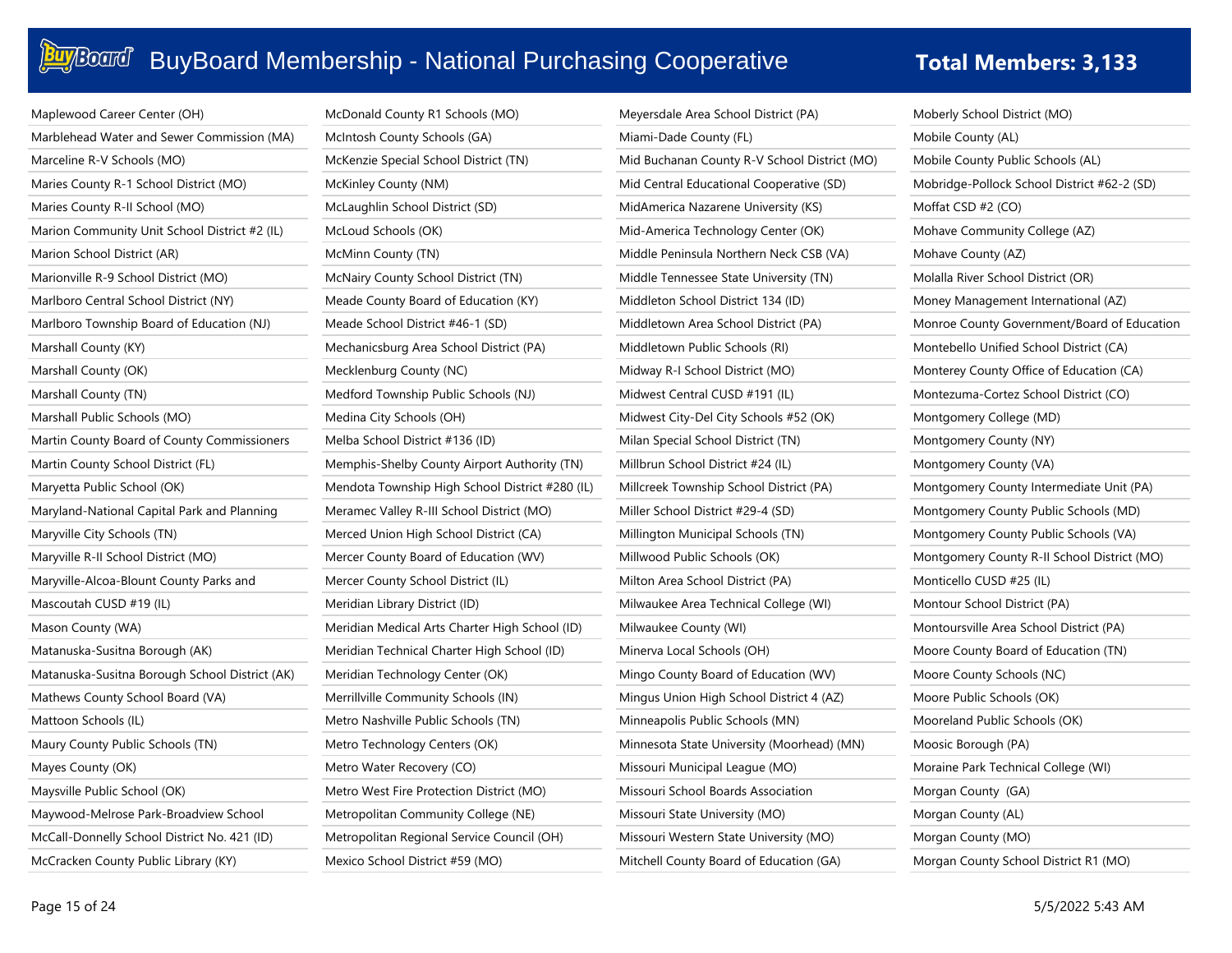| Morgan County Schools (TN)                     |
|------------------------------------------------|
| Morris County Park Commission (NJ)             |
| Morrisonville Fire District (NY)               |
| Morristown Utilities Commission (TN)           |
| Morrisville Auxiliary Corporation (NY)         |
| Moscow Charter School (ID)                     |
| Moshannon Valley School District (PA)          |
| Motlow State Community College (TN)            |
| Mounds Public Schools (OK)                     |
| Mountain Brook Schools (AL)                    |
| Mountain Grove R-III Schools (MO)              |
| Mountain View Birch Tree R-111 School District |
| Mountain View School District (PA)             |
| Mountain View Whisman School District (CA)     |
| Mountain View-Gotebo Schools (OK)              |
| MSD Lawrence Township (IN)                     |
| MSD of Boone Township (IN)                     |
| MSD of Wayne Township (IN)                     |
| MSD Washington Township (IN)                   |
| Mt. Hood Community College (OR)                |
| Mt. Lebanon Police Dept. (PA)                  |
| Mt. Lebanon School District (PA)               |
| Mt. Vernon Township High School (IL)           |
| Mukilteo School District #6 (WA)               |
| Mukwonago Area School District (WI)            |
| Muldrow Public Schools (OK)                    |
| Mulhall-Orlando Public Schools (OK)            |
| Multnomah County (OR)                          |
| Mulvane School District USD #263 (KS)          |
| Mundelein Park & Recreation District (IL)      |
| Municipality of Anchorage (AK)                 |
| Murfreesboro City Schools (TN)                 |
| Murray County (OK)                             |

| Muscogee County School District (GA)            |
|-------------------------------------------------|
| Muskegon Area Intermediate School District (MI) |
| Muskingum Watershed Conservancy District (OH)   |
| Muskogee Public Schools (OK)                    |
| Naches Valley School District (WA)              |
| Napavine School District (WA)                   |
| Naperville Park District (IL)                   |
| Naperville School District 203 (IL)             |
| Nashville State Community College (TN)          |
| Nassau Community College (NY)                   |
| National School Boards Association              |
| National Veterans Chamber of Commerce (CA)      |
| Naugatuck Board of Education (CT)               |
| Navajo Preparatory School, Inc. (NM)            |
| Navajo Public Schools (OK)                      |
| Nazareth Area School District (PA)              |
| Nebraska Association of School Boards           |
| Neighbors Building Neighborhoods (OK)           |
| Nemaha Central Schools USD #115 (KS)            |
| Neshaminy School District (PA)                  |
| New Albany-Plain Local Schools (OH)             |
| New Bedford Public Schools (MA)                 |
| New Fairfield Public Schools (CT)               |
| New Hanover County (NC)                         |
| New Hanover County Schools (NC)                 |
| New Kensington-Arnold School District (PA)      |
| New Mexico Highlands University (NM)            |
| New Mexico Junior College (NM)                  |
| New Mexico Military Institute (NM)              |
| New Mexico State University (NM)                |
| New Orleans Louisiana Public Schools (LA)       |
| New Shoreham School Department (RI)             |
| New Trier Township High School #203 (IL)        |

New York School of Deaf (NY) New York State Department of Transportation Newark CCSD #66 (IL) Newaygo County Road Commission (MI) Newburgh Enlarged City School District (NY) Newcastle Public Schools (OK) Newkirk Public Schools (OK) Newport News Public Schools (VA) Newport Public Schools (RI) Newton County School System (GA) Newton Community School District (IA) Niagara County Community College (NY) Nicolet College (WI) Niles Park District (IL) Niles Township High School District 219 (IL) Nine Mile Falls School District (WA) Niskayuna Central School District (NY) Noah's Ark Church (GA) Noble Public Schools (OK) Nodaway-Holt R-VII School District (MO) Norfolk Public Schools (VA) Norman Public Schools (OK) Norristown Area School District (PA) North Allegheny School District (PA) North Brunswick Township of Board of Education North Carolina School Boards Association North Carolina State University (NC) North Central Missouri College (MO) North Central Solid Waste Authority (NM) North Charleston Sewer District (SC) North Clay CUSD #25 (IL) North Dakota State College of Science (ND) North Gem School District (ID)

North Hanover Township School District (NJ) North Kansas City School District #74 (MO) North Kingstown School Dept. (RI) North Little Rock School District (AR) North Lyon County USD #251 (KS) North Mason School District #403 (WA) North Montgomery Community School North Newton School Corp North Penn School District (PA) North Platte R-I School District (MO) North Providence School Department (RI) North Shore School District (IL) North Smithfield School Dept (RI) North Star School District (PA) North Thurston Public Schools (WA) Northampton Area School Disrict (PA) Northampton County (PA) Northampton Township (Bucks County) (PA) Northbridge Public Schools (MA) Northcentral Technical College (WI) Northeast Arizona Technological Institute of Northeast School Corporation (IN) Northeast State Community College (TN) Northeast Wisconsin Technical College (WI) Northeastern New Mexico Correctional Facility Northeastern School District (PA) Northeastern State University (OK) Northern Lebanon School District (PA) Northern Rhode Island Collaborative (RI) Northern State University (SD) Northern Suburban Special Education District (IL) Northern Virginia Criminal Justice Training Northern Water (CO)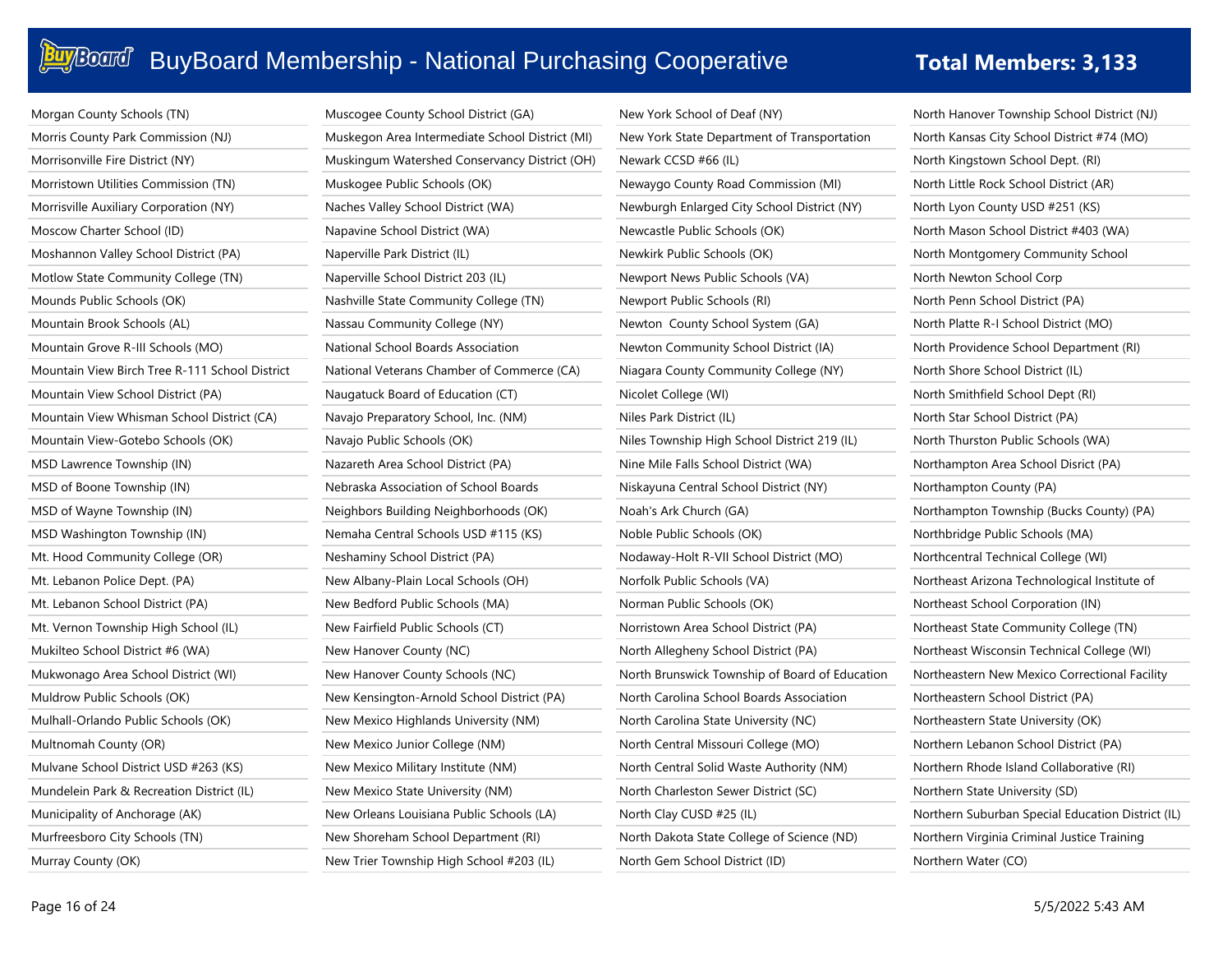| Northern York County School District (PA)        | Oklahoma City-County Health Department (OK)   | Ottawa-Glandorf Local Schools (OH)                | Parkway School District (MO)                    |
|--------------------------------------------------|-----------------------------------------------|---------------------------------------------------|-------------------------------------------------|
| Northgate School District (PA)                   | Oklahoma County School District #I-89 (OK)    | Owasso Public Schools (OK)                        | Parma School District (ID)                      |
| Northland Pioneer College (Navajo County         | Oklahoma Environmental Management Authority   | Owego Apalachin Central School District (NY)      | Paso Robles Joint Unified School District (CA)  |
| Northport School District #211 (WA)              | Oklahoma State School Boards Association      | Owen J. Roberts School District (PA)              | Paterson Charter School for Science and         |
| Northwest Missouri State University (MO)         | Oklahoma Union Public Schools (OK)            | Owosso Public Schools (MI)                        | Pattonville School District (MO)                |
| Northwest Municipal Conference (IL)              | Okmulgee County District #1 (OK)              | Oyster Bay - East Norwich Central School District | Paulding County School District (GA)            |
| Northwestern School District (PA)                | Okmulgee Municipal Authority (OK)             | Ozark County (MO)                                 | Pauls Valley Public Schools (OK)                |
| Norton Water/Sewer Department (MA)               | Olathe Public Schools USD #233 (KS)           | Ozark School District (MO)                        | Pavel Chapel CME (IL)                           |
| Norwin School District (PA)                      | Old Bridge Municipal Utilities Authority (NJ) | Ozarks Technical Community College (MO)           | Paw Paw CUSD 271 (IL)                           |
| Norwood School District #63 (IL)                 | Old Bridge Township Board of Education (NJ)   | Ozaukee County Highway Department (WI)            | Pawhuska Public Schools (OK)                    |
| Nottingham Township (PA)                         | Oldham-Ramona School District (SD)            | Pacific Northwest (CA)                            | Pawling Central School District (NY)            |
| Notus School District #135 (ID)                  | Olympia CUSD #16                              | Packanack Lake Fire Co 5 (NJ)                     | Pawnee County (OK)                              |
| Nyack UFSD (NY)                                  | One Vision for the Blind, Inc. (FL)           | Paden Public Schools (OK)                         | Pawtucket School Department (RI)                |
| Nye County (Emergency Management) (NV)           | Oneida Special School District (TN)           | Pajaro Valley Unified School District (CA)        | Payette School District (ID)                    |
| Oak Bluffs Water District (MA)                   | Oneida-Wataga Fire Protection District (IL)   | Palestine Unit #3 Schools (IL)                    | Payne County (OK)                               |
| Oak Cliff Fire Protection District (OK)          | Onslow County (NC)                            | Palisades School District (PA)                    | Peckham School District (OK)                    |
| Oak Ridge Schools (TN)                           | Onslow County Schools (NC)                    | Palm Beach State College (FL)                     | Peggs Public School District (OK)               |
| Oakdale Public School (OK)                       | Oologah-Talala Public Schools (OK)            | Palmyra R-1 School District (MO)                  | Pekin Public Library (IL)                       |
| Oakland Unified School District (CA)             | Opp City Schools (AL)                         | Palouse Prairie Charter School (ID)               | Pelham City Schools (AL)                        |
| Obion County Board of Education (TN)             | Orange County Government (FL)                 | Panama Public Schools (OK)                        | Pellissippi State Community College (TN)        |
| Ocean City (MD)                                  | Orange County Public Schools (VA)             | Paoli Public Schools (OK)                         | Pend Oreille County (Public Works) (WA)         |
| Oconee County School District (GA)               | Orcas Island School District #137 (WA)        | Paramus Board of Education (NJ)                   | Peninsula College (WA)                          |
| Oconomowoc Area School District (WI)             | Orchard Farm R-V School District (MO)         | Paris Special School District (TN)                | Penncrest School District (PA)                  |
| O'Fallon Township High School District #203 (IL) | Oregon County (MO)                            | Paris Union School District #95 (IL)              | Penn-Harris-Madison Schools (IN)                |
| Oglethorpe County Board of Education (GA)        | Oregon Dept of Justice (OR)                   | Parishwide Fire Protection Norwood (LA)           | Penns Valley Area School District (PA)          |
| Ohio County Board of Education (KY)              | Oregon State University (OR)                  | Park City (KS)                                    | Pennsbury School District (PA)                  |
| Ohio School Boards Association                   | Osage County (OK)                             | Park County School District #1 (WY)               | Peoria County Regional Office of Education (IL) |
| Oil City Area School District (PA)               | Osceola County (FL)                           | Park County School District #16 (WY)              | Peoria Heights CUSD #325 (IL)                   |
| Oilton Public Schools (OK)                       | Osceola School District (AR)                  | Park County School District #6 (WY)               | Peoria Public Schools District 150 (IL)         |
| Okanogan County Public Works (WA)                | Osseo Area Schools ISD 279 (MN)               | Park Hill School District (MO)                    | Pequannock, Lincoln Park and Fairfield Sewerage |
| Okarche Public School (OK)                       | Oswego Fire Protection District (IL)          | Park Hills Police Dept (MO)                       | Perkins-Tryon School (OK)                       |
| Okemah Public Schools (OK)                       | Otis School District R-3 (CO)                 | Parkrose School District (OR)                     | Perkiomen Valley School District (PA)           |
| Oklahoma City Community College (OK)             | Ottawa Township High School #140 (IL)         | Parkston School District (SD)                     | Perry Central Community Schools (IN)            |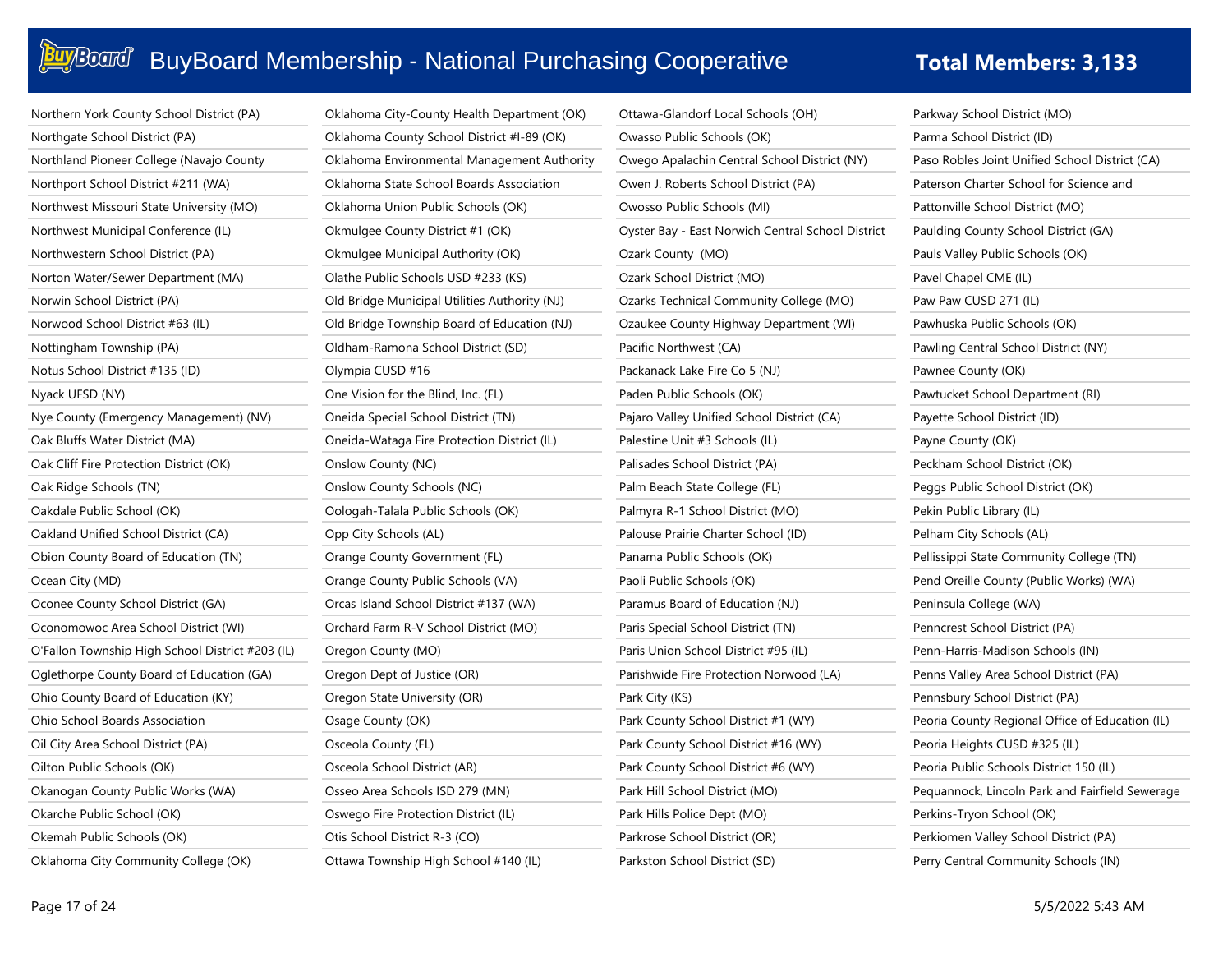| Perry County School District No. 32 (MO)         | Platte-Geddes School District #11-5 (SD)          | Pryor Public Schools (OK)                     | Red Bud CUSD #132 (IL)                           |
|--------------------------------------------------|---------------------------------------------------|-----------------------------------------------|--------------------------------------------------|
| Perry Elementary School (ME)                     | Pleasant Grove Schools (Shawnee) (OK)             | Pueblo City Schools (CO)                      | Redfield Public School (SD)                      |
| Pershing County School District (NV)             | Pleasant Valley Recreation and Park District (CA) | Puget Sound Educational Service District (WA) | Reeds Spring R-IV School District (MO)           |
| Pettis County (MO)                               | Pleasant Valley School District (PA)              | Pulaski Academy CSD (NY)                      | Regional Emergency Medical Service Authority     |
| Pettis County R-V School District (MO)           | Pocatello/Chubbuck School District                | Pulaski County (AR)                           | Renick R-V School (MO)                           |
| Philadelphia Housing Authority (PA)              | Pocola Public Schools (OK)                        | Pulaski County (MO)                           | Renton School District #403 (WA)                 |
| Philadelphia Parking Authority (PA)              | Pocono Mountain School District (PA)              | Pulaski County School Board (VA)              | Renton Technical College (WA)                    |
| Phoenix-Mesa Gateway Airport Authority (AZ)      | Pojoaque Valley School District (NM)              | Pulaski County Special School District (AR)   | Reorganized School District #7 of Jackson County |
| Pickens County (AL)                              | Polk County (MO)                                  | Pushmataha County (OK)                        | Reorganized School District No. 1 (MO)           |
| Piedmont Schools (OK)                            | Pomona Unified School District (CA)               | Putnam City School District (OK)              | Republic R-III School District (MO)              |
| Pierce City R-VI School District (MO)            | Ponca City Public Schools (OK)                    | Putnam County Board of Education (TN)         | Revere School District (CO)                      |
| Pierce College (WA)                              | Pontotoc County (OK)                              | Putnam County R-I (MO)                        | Rhea County (TN)                                 |
| Pierce County (WA)                               | Poplar Bluff R-1 School District (MO)             | Putnam County School District (FL)            | Rhea County Department of Education (TN)         |
| Pierre School District (SD)                      | Port Huron Area School District (MI)              | Putnam-Northern Westchester BOCES (PNW) -     | Rhode Island School of Design (RI)               |
| Pike Road Board of Education (AL)                | Port of Klickitat (WA)                            | Puyallup School District (WA)                 | Richland County Community Unit School District   |
| Pima County Community College District (AZ)      | Port of Longview (WA)                             | Quakertown Community School District (PA)     | Richland School District #400 (WA)               |
| Pima County JTED (AZ)                            | Port of Portland (OR)                             | Queen Anne's County Commissioners (MD)        | Richmond Public Schools (VA)                     |
| Pinal County (AZ)                                | Portage Public Schools (MI)                       | Queen Anne's County Public Schools (MD)       | Ridgefield Park School District (NJ)             |
| Pinconning Area School District (MI)             | Portage Township (IN)                             | Quilcene School District (WA)                 | Ridgewood Public Schools (NJ)                    |
| Pioneer Central Schools (NY)                     | Portales Municipal Schools (NM)                   | Quincy Park District (IL)                     | Ridgway School District (CO)                     |
| Pioneer Library System (OK)                      | Portland Community College (OR)                   | Quincy School District 144-101 (WA)           | Ridley School District (PA)                      |
| Pioneer Regional School Corporation (IN)         | Portland Public Schools (OR)                      | Quinnipiac University (CT)                    | Riley County Public Works (KS)                   |
| Pittsfield Township (IL)                         | Portsmouth Redevelopment and Housing              | Racine Unified School District (WI)           | Ringling Public Schools (OK)                     |
| Pittsford Central School District (NY)           | Portsmouth School Department (RI)                 | Radnor Township School District (PA)          | Rio Arriba County (NM)                           |
| Plainfield Area Regional Sewerage Authority (NJ) | Posen-Robbins School District (IL)                | Ralls Co. R-II School District (MO)           | Rio Blanco County (CO)                           |
| Plainfield Board of Education (NJ)               | Poteau Public Schools (OK)                        | Ramsey School District (NJ)                   | Rio Rancho Public Schools (NM)                   |
| Plankinton School District #1-1 (SD)             | Prairieland Solid Waste Management (MN)           | Rancho California Water District (CA)         | Ripley-Union-Lewis-Huntington School District    |
| Plano School District #88 (IL)                   | Prince George County (VA)                         | Randolph County (MO)                          | Ritenour School District (MO)                    |
| Plato R-V School District (MO)                   | Prince George's County Memorial Library System    | Rapid City Area School District #51-4 (SD)    | Riverbank Unified School District (CA)           |
| Platte County (MO)                               | Prince William County (VA)                        | Rattan Public School (OK)                     | Riverside County Office of Education (CA)        |
| Platte County R-3 School District (MO)           | Prince William County School Board (VA)           | Raymore-Peculiar School District (MO)         | Riverside School District 96 (IL)                |
| Platte County School District #1 (WY)            | Project Impact STEM Academy (ID)                  | Reavis High School District #220 (IL)         | Riverton CUSD #14                                |
| Platte County School District #2 (WY)            | Providence Public School District (RI)            | Reclamation District #1001 (CA)               | Roane County (TN)                                |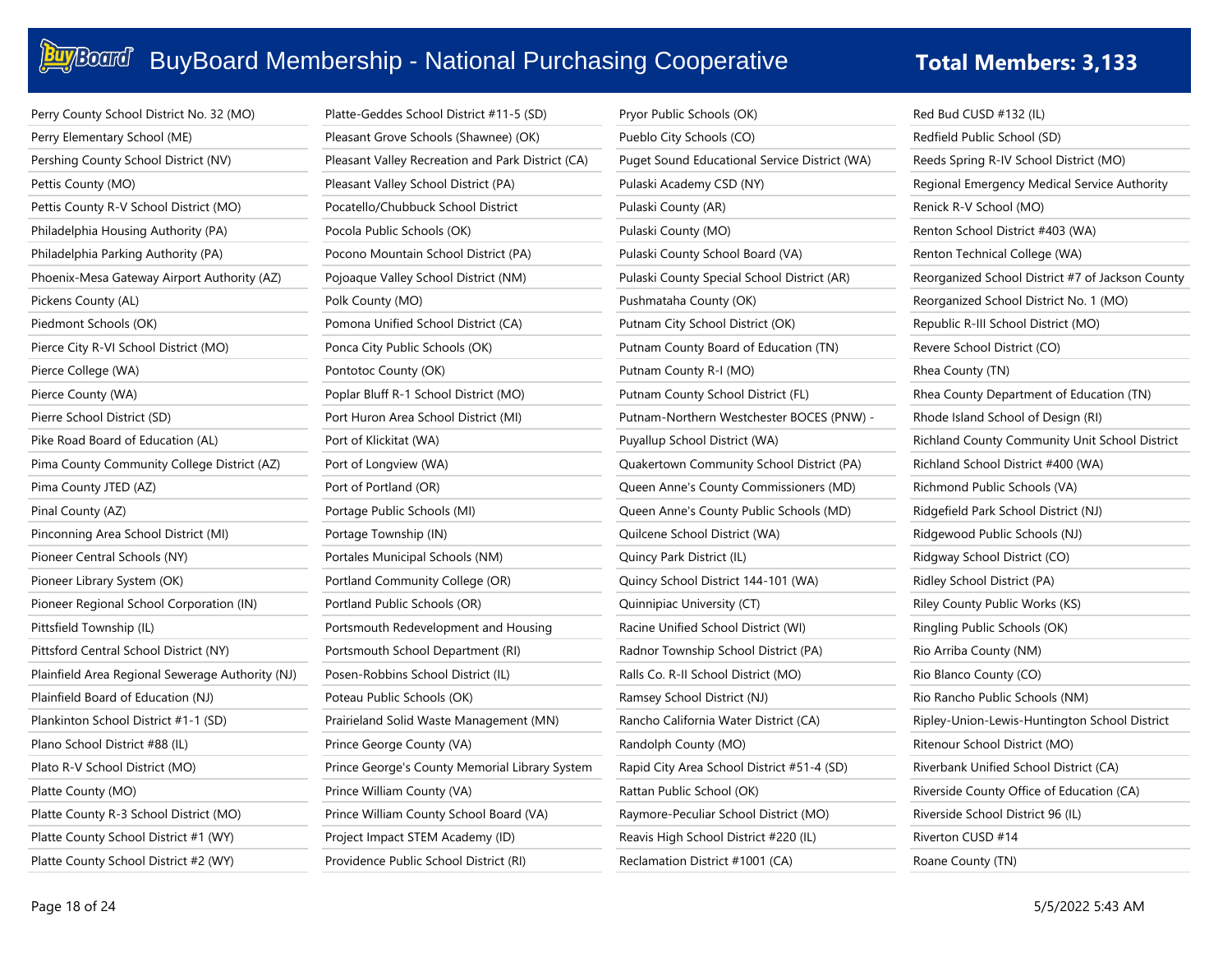| Roane State Community College (TN)               | Sacra  |
|--------------------------------------------------|--------|
| Roanoke City Public Schools (VA)                 | Sag F  |
| Roanoke County (VA)                              | Sagir  |
| Robertson County (TN)                            | Saint  |
| Robin Hill School (OK)                           | Salen  |
| Robinson Community Unit School District 2 (IL)   | Salen  |
| Rochester City School District (NY)              | Salina |
| Rochester Public Schools (MN)                    | Salina |
| Rockdale County Public Schools (GA)              | Salina |
| Rockford Public Schools #205 (IL)                | Salina |
| Rockland BOCES (NY)                              | Salisk |
| Rockland Community College (SUNY) (NY)           | Samf   |
| Rockland School District #382 (ID)               | San E  |
| Rockwood Area School District (PA)               | San D  |
| Rockwood R-6 School District of St. Louis County | San J  |
| Rocky Point Union Free School District (NY)      | San J  |
| Rogers County Board of County Commissioners      | San L  |
| Rogers State University (OK)                     | San N  |
| Rogersville School District (TN)                 | Sanb   |
| Rondout Valley Central School District (NY)      | Sand   |
| Roosevelt County (NM)                            | Sand   |
| Rose Hill USD #394 (KS)                          | Sanfo  |
| Roseville City School District (CA)              | Sang   |
| Ross Local School District (OH)                  | Sang   |
| Roswell Independent School District (NM)         | Santa  |
| Roxana Community Unit School District #1 (IL)    | Santa  |
| Rush Henrietta School District (NY)              | Santa  |
| Rush Springs Fire/EMS (OK)                       | Santa  |
| Rush Springs Public Schools (OK)                 | Santa  |
| Rutherford County (TN)                           | Santa  |
| Rutherford County Board of Education (TN)        | Santa  |
| Rutherford County Fire Dept (TN)                 | Sapu   |
| Sabine Parish School Board (LA)                  | Sauc   |

| Sacramento County (CA)                         |
|------------------------------------------------|
| Sag Harbor Union Free School District          |
| Saginaw Public Schools (MI)                    |
| Saint Louis Public Schools (MO)                |
| Salem City Schools (VA)                        |
| Salem Community High School District #600 (IL) |
| Salina Public Schools (OK)                     |
| Salina Unified School Districtg #305 (KS)      |
| Salinas City Elementary School District (CA)   |
| Salinas Union High School District (CA)        |
| Salisbury R-IV School District (MO)            |
| Samford University (AL)                        |
| San Bernardino Regional Water Resources        |
| San Diego Community College District (CA)      |
| San Jose State University (CA)                 |
| San Juan County (NM)                           |
| San Luis Obispo County Public Works            |
| San Mateo County Community College District    |
| Sanborn Central School District #55-5 (SD)     |
| Sand Springs Public Schools (OK)               |
| Sandwich CUSD #430 (IL)                        |
| Sanford School (DE)                            |
| Sanger Unified School District (CA)            |
| Sangre de Cristo School District (CO)          |
| Santa Barbara County (CA)                      |
| Santa Cruz County (CA)                         |
| Santa Fe Public Schools (NM)                   |
| Santa Fe Solid Waste Management Agency (NM)    |
| Santa Rosa City Schools (CA)                   |
| Santa Rosa County (FL)                         |
| Santa Rosa County School Board (FL)            |
| Sapulpa Public Schools (OK)                    |
| Saucon Valley School District (PA)             |

| Saugatuck Public Schools (MI)                   |
|-------------------------------------------------|
| Savannah R-III School District (MO)             |
| Savannah-Chatham County Public School System    |
| Sayre Public Schools (OK)                       |
| Scarsdale Union Free School District (NY)       |
| Schenectady City School District (NY)           |
| Schenectady County (NY)                         |
| Schley County Board of Education (GA)           |
| School Board of Charlotte County Public Schools |
| School Board of Gadsden County (FL)             |
| School Board of Okaloosa County (FL)            |
| School Board of Orange County (FL)              |
| School City of Hobart (IN)                      |
| School District of Clayton (MO)                 |
| School District of Desoto County (FL)           |
| School District of Holmen (WI)                  |
| School District of Lancaster (PA)               |
| School District of Palm Beach County (FL)       |
| School District of the Chathams (NJ)            |
| School District of Washington (MO)              |
| Schuyler County (MO)                            |
| Schuyler-Industry CUSD #5 (IL)                  |
| Scituate Public Schools (MA)                    |
| Scituate Public Schools (RI)                    |
| Scotland County (MO)                            |
| Scotland County R-1 School District (MO)        |
| Scotland School District #04-3 (SD)             |
| Scott County Schools (TN                        |
| Scott-Morgan CUSD #2 (IL)                       |
| Seattle School District #1 (WA)                 |
| Secaucus Board of Edcucation (NJ)               |
| Sedgwick County (KS)                            |
| Sedgwick County Area Educational Services       |

### Sedgwick Public Schools USD #439 (KS) Sedro-Woolley School District (WA) Selah School District (WA) Seminole County (FL) Seminole County (OK) Semmes, City (AL) Seneca High School (IL) Sequoyah Public School (OK) Sevier County Schools (TN) Shannon County (MO) Sharon Township (OH) Sharpsville Area School District (PA) Shawnee Mission School District (KS) Shawnee Public Schools (OK) Sheboygan Area School District (WI) Shelby County (AL) Shelby County (IA) Shelby County Board of Education (AL) Shelby County R-IV School District (MO) Shelby County Schools (TN) Shelton School District (WA) Shenango Area School District (PA) Sheridan School District 2 (CO) Sherwood Cass R-VIII School District (MO) Shidler Public Schools (OK) Shoals Community School Corporation (IN) Shoreline School District (WA) Shrewsbury Public Schools (MA) Sidney Public Schools (MT) Sierra Joint Community College (CA) Signal Hill School District (IL) Silex R-I School District (MO)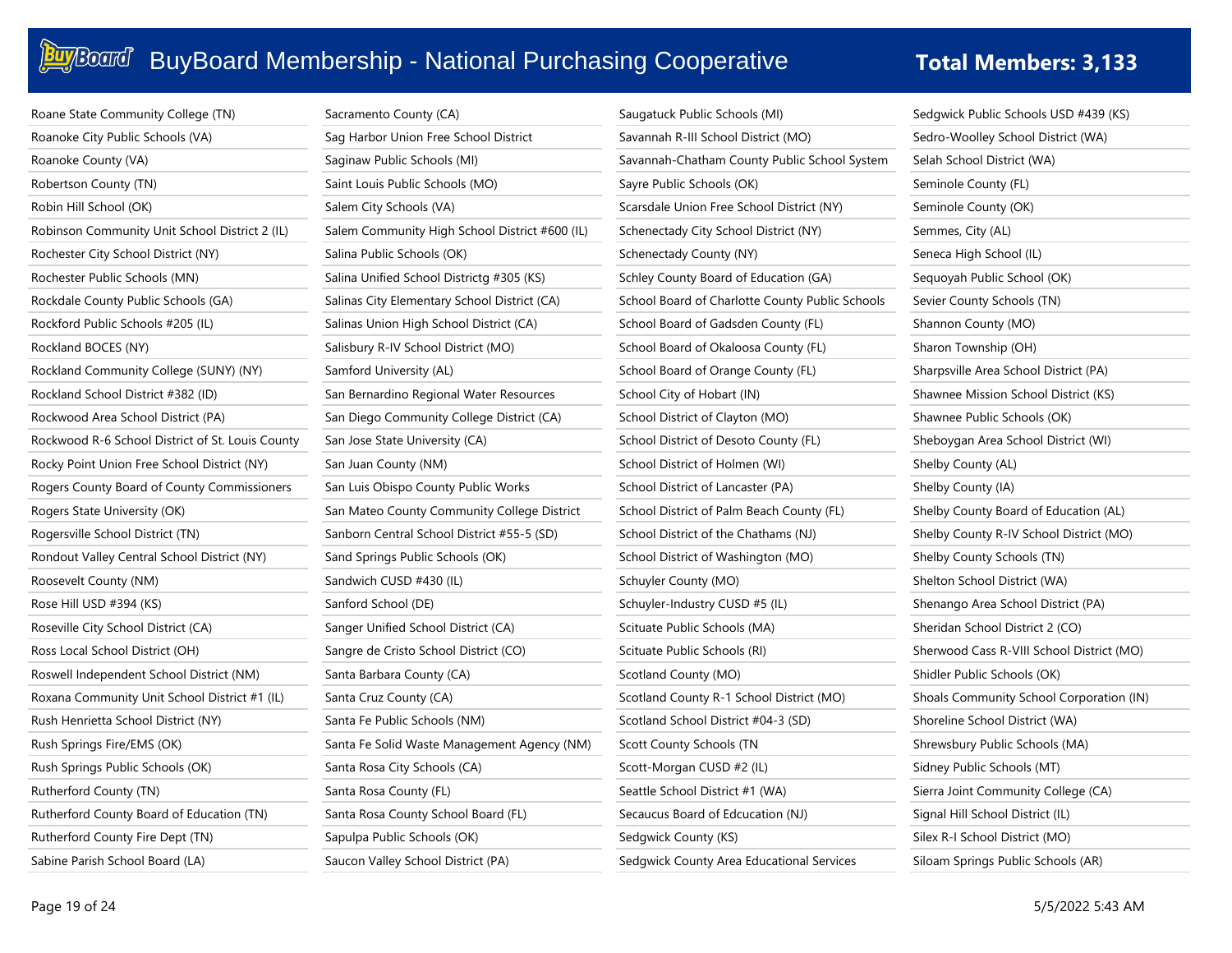| Silverton School District (CO)                    | South Routt School District (CO)              | Spokane Public Schools (WA)                       | St. Mary's County (MD)                          |
|---------------------------------------------------|-----------------------------------------------|---------------------------------------------------|-------------------------------------------------|
| Simpson County Schools (KY)                       | South San Joaquin County Fire Authority (CA)  | Spokane R-VII School District (MO)                | St. Mary's Public Schools (MD)                  |
| Sioux Falls School District (SD)                  | South Valley Academy (NM)                     | Spotsylvania County Public Schools (VA)           | St. Tammany Parish Recreation District #11 (LA) |
| Skiatook Public Schools (OK)                      | South Washington County Schools (MN)          | Spring Hill USD #230 (KS)                         | St. Vrain Valley School District (CO)           |
| Skokie School District #68 (IL)                   | South Whidby School District (WA)             | Spring Valley Elementary School District #99 (IL) | Stafford County (VA)                            |
| Smith County Board of Education (TN)              | South Wilmington CCSD #74 (IL)                | Springdale School District (AR)                   | Stafford County Public Schools (VA)             |
| Smithfield School Department (RI)                 | South Windsor Public Schools (CT)             | Springer Correctional Center (NM)                 | Stanley County School District #57-1 (SD)       |
| Smithton R-VI School District (MO)                | Southeast Fountain School Corporation (IN)    | Springfield Airport Authority (IL)                | Staunton City Schools (VA)                      |
| Smithville School District (MO)                   | Southeast Missouri State University (MO)      | Springfield Local Schools (OH)                    | Ste. Genevieve R-II School District (MO)        |
| Smyth County Schools (VA)                         | Southeastern Illinois College (IL)            | Springfield Public School District (MO)           | Stephens County (OK)                            |
| Snake River School District (ID)                  | Southern Boone School District (MO)           | Springfield School District (OR)                  | Sterling Community Unit School District #5 (IL) |
| Snohomish County Public Transit Benefit Area      | Southern Nazarene University (OK)             | Spring-Ford Area School District                  | Stewart County Board of Education (TN)          |
| Snoqualmie Valley School District #410 (WA)       | Southern Oklahoma Regional Disposal Service   | St. Andrews Episcopal Church (NM)                 | Stewartsville C-2 School District (MO)          |
| Social Responsibilities Round Table of the        | Southern Tioga School District (PA)           | St. Anthony Zuni Indian Mission (NM)              | Stillwater Public Schools (OK)                  |
| Soda Springs Joint School District 150 (ID)       | Southern Worcester County Regional Vocational | St. Bonaventure Indian Mission and School (NM)    | Stockton R-1 School District (MO)               |
| Solanco School District (PA)                      | Southern York County School District (PA)     | St. Charles County Ambulance District (MO)        | Stockton Unified School District (CA)           |
| Solano County (CA)                                | Southold UFSD (NY)                            | St. Clair County (AL)                             | Straight Public School (OK)                     |
| Solon City Schools (OH)                           | SouthWest Central Fire Territory (IN)         | St. Clair County Board of Education (AL)          | Streator Elementary School District 44 (IL)     |
| Somerset College Prep Academy (FL)                | Southwest Dubois County School Corp (IN)      | St. Clair R-XIII School District (MO)             | Streetman Road Baptist Church (OK)              |
| Somerset County Public Schools (MD)               | Southwest Georgia Regional Library (GA)       | St. James R-1 School District (MO)                | Strother Public School (OK)                     |
| Somonauk CUSD #432                                | Southwest Technology Center (OK)              | St. Johns County School District (FL)             | Stroud Public Schools (OK)                      |
| Sonoma County Junior College District (CA)        | Southwest Tennessee Comunity College (TN)     | St. Johns River State College (FL)                | Stuttgart Municipal Water Works (AR)            |
| Souderton Area School District (PA)               | Southwestern Electric Cooperative (NM)        | St. Johns Unified School District (AZ)            | Suffolk County Community College (NY)           |
| South Butler County School District (PA)          | Southwick-Tolland-Granville Regional School   | St. Joseph CCSD #169 (IL)                         | Suffolk Public Schools (VA)                     |
| South Callaway R-II Schools District (MO)         | SOZO Sports of Central Washington (WA)        | St. Joseph's Children's Home (WY)                 | Sullivan County Community College (NY)          |
| South Carroll County Special School District (TN) | Spanish Fort Fire Rescue (AL)                 | St. Louis County (MO)                             | Summers County Board Of Education(WV)           |
| South Central Solid Waste Authority (SCSWA)       | Sparta Board of Education (NJ)                | St. Louis County Municipal League (MO)            | Summit School District (CO)                     |
| South Eastern School District (PA)                | Sparta Police Dept. (TN)                      | St. Lucie Public Schools (FL)                     | Sumner County Board of Education (TN)           |
| South Harrison School R-II School District (MO)   | Spearfish School District #40-2 (SD)          | St. Maries Joint School District #41 (ID)         | Sumner School District #320 (WA)                |
| South Kingstown School Department (RI)            | Sperry Public Schools (OK)                    | St. Mary of the Assumption (NY)                   | Sumter County School Board (FL)                 |
| South Kortright CSD (NY)                          | Spiro Public Schools (OK)                     | St. Marys Area School District (PA)               | Sun N Lake of Sebring Improvement District (FL) |
| South Park School District (PA)                   | Spokane County (WA)                           | St. Mary's City Schools Board of Education (OH)   | Sun River Valley School District (MT)           |
| South Piedmont Community College (NC)             | Spokane Public Facilities District (WA)       | St. Mary's College of Maryland (MD)               | Sunnyside School District #201 (WA)             |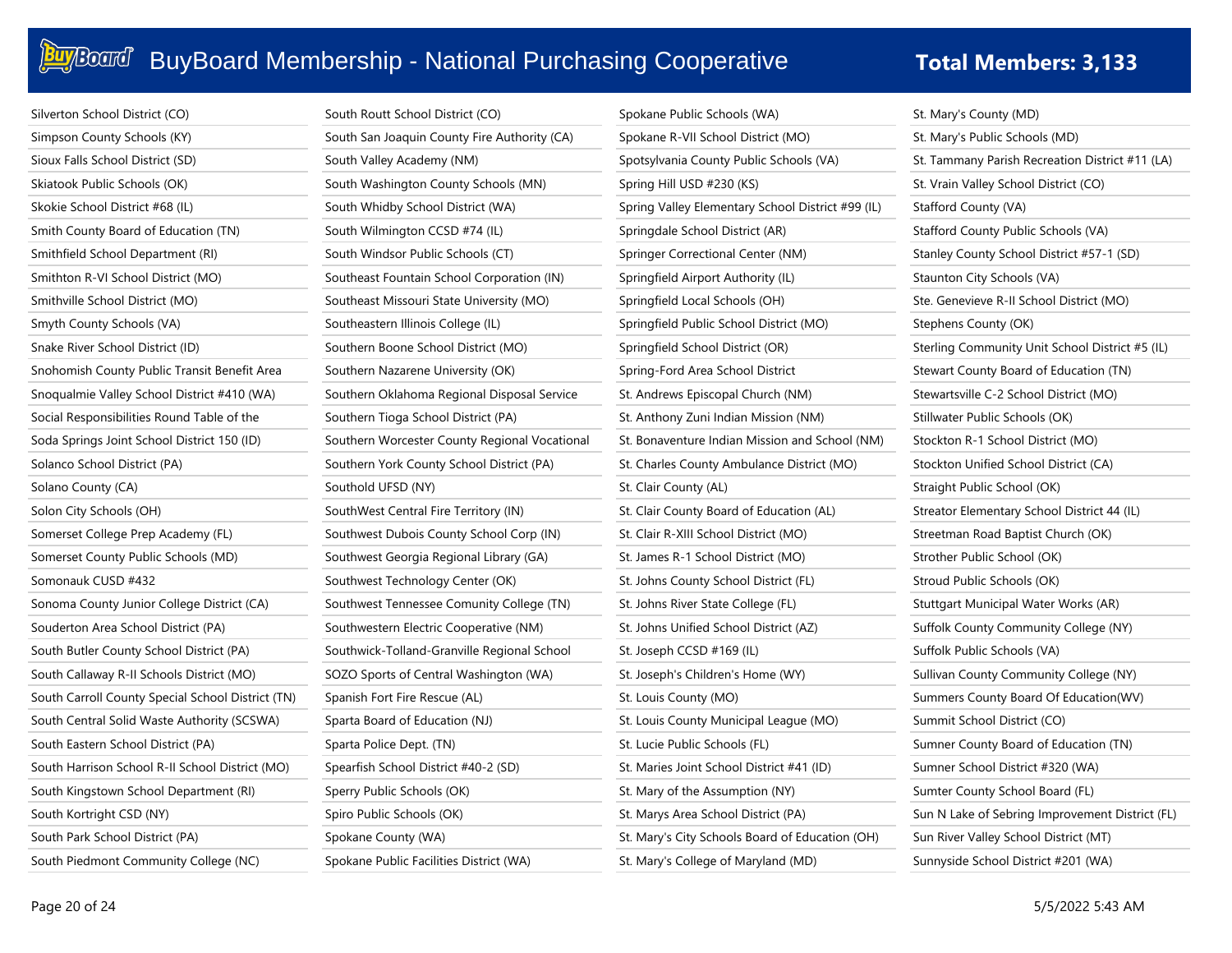| Sunrise Recreation and Park District (CA)          | Texhoma Public Schools (OK)                       | Town of Amherst (MA)             | Town of Elbridge (NY)                      |
|----------------------------------------------------|---------------------------------------------------|----------------------------------|--------------------------------------------|
| Susquehanna Valley Central School District (NY)    | Texico Municipal Schools (NM)                     | Town of Andover (MA)             | Town of Ellettsville (IN)                  |
| Susquenita School District (PA)                    | Thackerville Public Schools (OK)                  | Town of Bar Nunn (WY)            | Town of Ellisburg Highway Department (NY)  |
| Sweet Springs R-VII School (MO)                    | The Chancellor Masters and Scholars of the        | Town of Barnet (VT)              | Town of Florence (AZ)                      |
| Sweetwater Union High School District (CA)         | The City and County of Denver Colorado (CO)       | Town of Beaver (OK)              | Town of Florence (NJ)                      |
| Tahlequah Public Schools (OK)                      | The City School District of Albany New York (NY)  | Town of Bedford (VA)             | Town of Fountain Hills (AZ)                |
| Taholah School District (WA)                       | The District Board of Trustees of Pensacola State | Town of Belleair (FL)            | Town of Framingham (MA)                    |
| Talbot County Public Schools (MD)                  | The Florida School for the Deaf and the Blind     | Town of Bennington (NY)          | Town of Geneseo (NY)                       |
| Tampa Sports Authority (FL)                        | The GREAT Academy (NM)                            | Town of Bernalillo (NM)          | Town Of Granby (CT)                        |
| Tangipahoa Parish Fire Protection District #1 (LA) | The Howard County Public School System (MD)       | Town of Black Mountain (NC)      | Town of Greeneville (TN)                   |
| Tanque Verde Unified School District (AZ)          | The Metropolitan District Commission (CT)         | Town of Blowing Rock (NC)        | Town of Groton (CT)                        |
| Taos County (NM)                                   | The Montrose Area School District (PA)            | Town of Branford (CT)            | Town of Guilderland (NY)                   |
| Taylor County Board of Education (GA)              | The Pennsauken Sewerage Authority (NJ)            | Town of Braselton (GA)           | Town of Guttenberg (NJ)                    |
| Taylor County School District (FL)                 | The Regents of the University of Colorado (CO)    | Town of Brookhaven (NY)          | Town of Hamburg (Highway Dept) (NY)        |
| Taylors Fire & Sewer District (SC)                 | The Regents of the University of New Mexico       | Town of Brookline (MA)           | Town of Hemingway (SC)                     |
| Tea Area School District #41-5 (SD)                | The School District of Philadelphia (PA)          | Town of Buckeye (AZ)             | Town of Herndon (VA)                       |
| Technology Center of DuPage (DAOES) (IL)           | The School District of the City of Erie (PA)      | Town of Byng (OK)                | Town of Highland Beach (FL)                |
| Tennessee Board of Regents, System Office (TN)     | The Stony Brook School (NY)                       | Town of Cary (NC)                | Town of Hilton Head Island (SC)            |
| Tennessee College of Applied Technology -          | Thomas Fay Custer Unified School (OK)             | Town of Chapel Hill (TN)         | Town of Hope Mills (NC)                    |
| Tennessee College of Applied Technology -          | Thompson School District (CO)                     | Town of Charlton (NY)            | Town of Hopkinton (MA)                     |
| Tennessee College of Applied Technology -          | Three Rivers Community College (CT)               | Town of Christiansburg (VA)      | Town of Hume (NY)                          |
| Tennessee College of Applied Technology -          | Three Village Central School District (NY)        | Town of Clarkstown (NY)          | Town of Jackson (WY)                       |
| Tennessee College of Applied Technology -          | Tillman County (OK)                               | Town of Clifton (AZ)             | Town of Kenneth City (FL)                  |
| Tennessee College of Applied Technology -          | Timber Lake School District #20-3 (SD)            | Town of Cohasset (MA)            | Town of Kernersville (NC)                  |
| Tennessee College of Applied Technology -          | Tipton County Board of Education (TN)             | Town of Collierville (TN)        | Town of Kingston (MA)                      |
| Tennessee College of Applied Technology -          | Tipton Public Schools (OK)                        | Town of Collins (NY)             | Town of Lantana (FL)                       |
| Tennessee College of Applied Technology -          | Tishomingo Public Schools (OK)                    | Town of Culpeper (VA)            | Town of Leesburg (VA)                      |
| Tennessee School Boards Association (TN)           | Tiverton School Department (RI)                   | Town of Davie (FL)               | Town of Lincoln (Police Department) - (RI) |
| Tennessee State University (TN)                    | Todd County School District #66-1 (SD)            | Town of Dewitt (Parks Dept) (NY) | Town of Livonia (NY)                       |
| Tennessee Technological University (TN)            | Tohopekaliga Water Authority (FL)                 | Town of Dolores (CO)             | Town of Longmeadow (MA)                    |
| Terrebonne Parish School Board (LA)                | Tompkins County (NY)                              | Town of Dover (NJ)               | Town of Maiden (NC)                        |
| Teton County School District #1 (WY)               | Towanda Area School District (PA)                 | Town of East Bloomfield (NY)     | Town of Mansfield (MA)                     |
| Texas County (OK)                                  | Town of Agawam (MA)                               | Town of Edgartown (MA)           | Town of Medfield (MA)                      |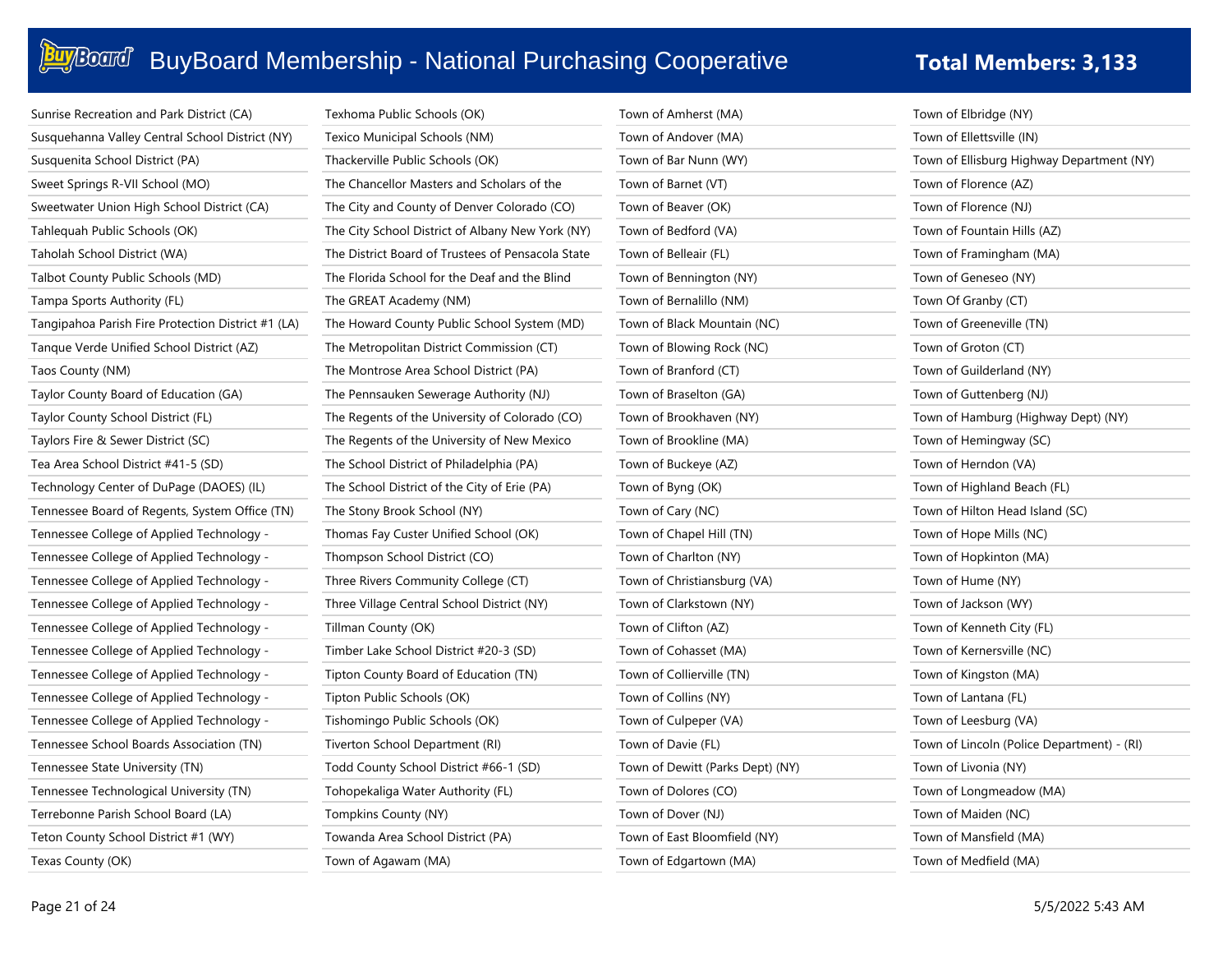| Town of Middleborough (MA)                      | Town of Southington (CT)                    | Tri County Technology Center (OK)                | Unified School District #259 (KS)               |
|-------------------------------------------------|---------------------------------------------|--------------------------------------------------|-------------------------------------------------|
| Town of Monterey (MA)                           | Town of Southwick (MA)                      | Triad Community School Unit District #2 (IL)     | Unified School District #320 (KS)               |
| Town of Moraga (CA)                             | Town of Spencer (Fire & Emergency Services) | Tripp-Delmont School District #33-5 (SD)         | Unified School District #500 - Kansas City (KS) |
| Town of Moravia (NY)                            | Town of Sutton (MA)                         | Tri-State Fire Protection District (IL)          | Union City Public Schools (OK)                  |
| Town of Narragansett (RI)                       | Town of Trenton (NY)                        | Triton School Corporation (IN)                   | Union County (NC)                               |
| Town of New Hartford (NY)                       | Town of Velma (OK)                          | Tri-Valley CUSD#3 (IL)                           | Union County College (NJ)                       |
| Town of Ninnekah (OK)                           | Town of Wake Forest (NC)                    | Troy Area School District (PA)                   | Union County/College Corner Joint School        |
| Town of Oro Valley (AZ)                         | Town of Wales (NY)                          | Troy City Schools (OH)                           | Union Public Schools (OK)                       |
| Town of Oyster Bay (NY)                         | Town of Warner (OK)                         | Troy Holiness School (MO)                        | Union R-XI School Board (MO)                    |
| Town of Palm Beach (FL)                         | Town of Wayland (MA)                        | Troy Township (IL)                               | Union Scioto School District (OH)               |
| Town of Paradise Valley (AZ)                    | Town of West Seneca (NY)                    | Troy University (AL)                             | University of Alabama (AL)                      |
| Town of Parker (AZ)                             | Town of West Warwick (RI)                   | Truman State University (MO)                     | University of Alabama (Birmingham) (AL)         |
| Town of Parker (CO)                             | Town of Weston (MA)                         | Tualatin Hills Park and Recreation District (OR) | University of Arizona (AZ)                      |
| Town of Plainsboro (NJ)                         | Town of Weymouth (Dept of Public Works)     | Tucson Country Club Estates Fire District (AZ)   | University of Central Florida (FL)              |
| Town of Ponce Inlet (FL)                        | Town of White Pine (TN)                     | Tulane University (LA)                           | University of Central Missouri (MO)             |
| Town of Port Deposit (MD)                       | Town of Williamsport (MD)                   | Tullahoma Utilities Authority (TN)               | University of Central Oklahoma (OK)             |
| Town of Portland / Portland Public Schools (CT) | Town of Windsor Locks (CT)                  | Tulsa City-County Health Department (OK)         | University of Florida (FL)                      |
| Town of Prescott Valley (AZ)                    | Town of Yorktown (NY)                       | Tulsa Community College (OK)                     | University of Idaho (ID)                        |
| Town of Purcellville (VA)                       | Township High School District 113 (IL)      | Tulsa County (OK)                                | University of Louisville (KY)                   |
| Town of Queen Creek (AZ)                        | Township of East Brunswick (NJ)             | Tulsa Public Schools (OK)                        | University of Mary Washington (VA)              |
| Town of Red Oak (NC)                            | Township of Egg Harbor (NJ)                 | Tunkhannock Area School District (PA)            | University of Maryland - Baltimore County (MD)  |
| Town of Robbins (NC)                            | Township of Exeter (PA)                     | Turpin Public Schools (OK)                       | University of Memphis (TN)                      |
| Town of Rockingham/Bellows Falls Village Corp   | Township of Galloway (NJ)                   | Tuscaloosa County (AL)                           | University of Missouri System (MO) (Columbia,   |
| Town of Russia (NY)                             | Township of Lakewood (NJ)                   | Tuscaloosa County School System (AL)             | University of Nebraska (Omaha)                  |
| Town of Schererville (IN)                       | Township of North Bergen (NJ)               | Tuttle Public Schools (OK)                       | University of Nevada Reno (NV)                  |
| Town of Seiling (OK)                            | Township of Ocean Board of Education (NJ)   | Twin Falls Highway District (ID)                 | University of New Mexico (NM)                   |
| Town of Selmer (TN)                             | Township of Springfield (NJ)                | Twinsburg City School District (OH)              | University of North Alabama (AL)                |
| Town of Sennett (NY)                            | TOWNSHIP OF TEWKSBURY (NJ)                  | Tyler County Board of Education (WV)             | University of North Carolina (Chapel Hill) (NC) |
| Town of Shallotte (NC)                          | Traverse City Area Public Schools (MI)      | Tyrone Area School District (PA)                 | University of North Carolina (Greensboro) (NC)  |
| Town of Silver City (NM)                        | Tredyffrin/Easttown School District (PA)    | Ulysses USD 214 (KS)                             | University of North Carolina (Wilmington) (NC)  |
| Town of Smithfield (RI)                         | Trenton Public School District (NJ)         | Unicoi County Board of Education (TN)            | University of North Florida (FL)                |
| Town of South Kingstown (RI)                    | Trenton Special School District (TN)        | Unified Government of Wyandotte County and       | University of Northern Colorado (CO)            |
| Town of South Windsor (CT)                      | Tri County Regional Water (AR)              | Unified School District #250 (KS)                | University of Oklahoma (OK)                     |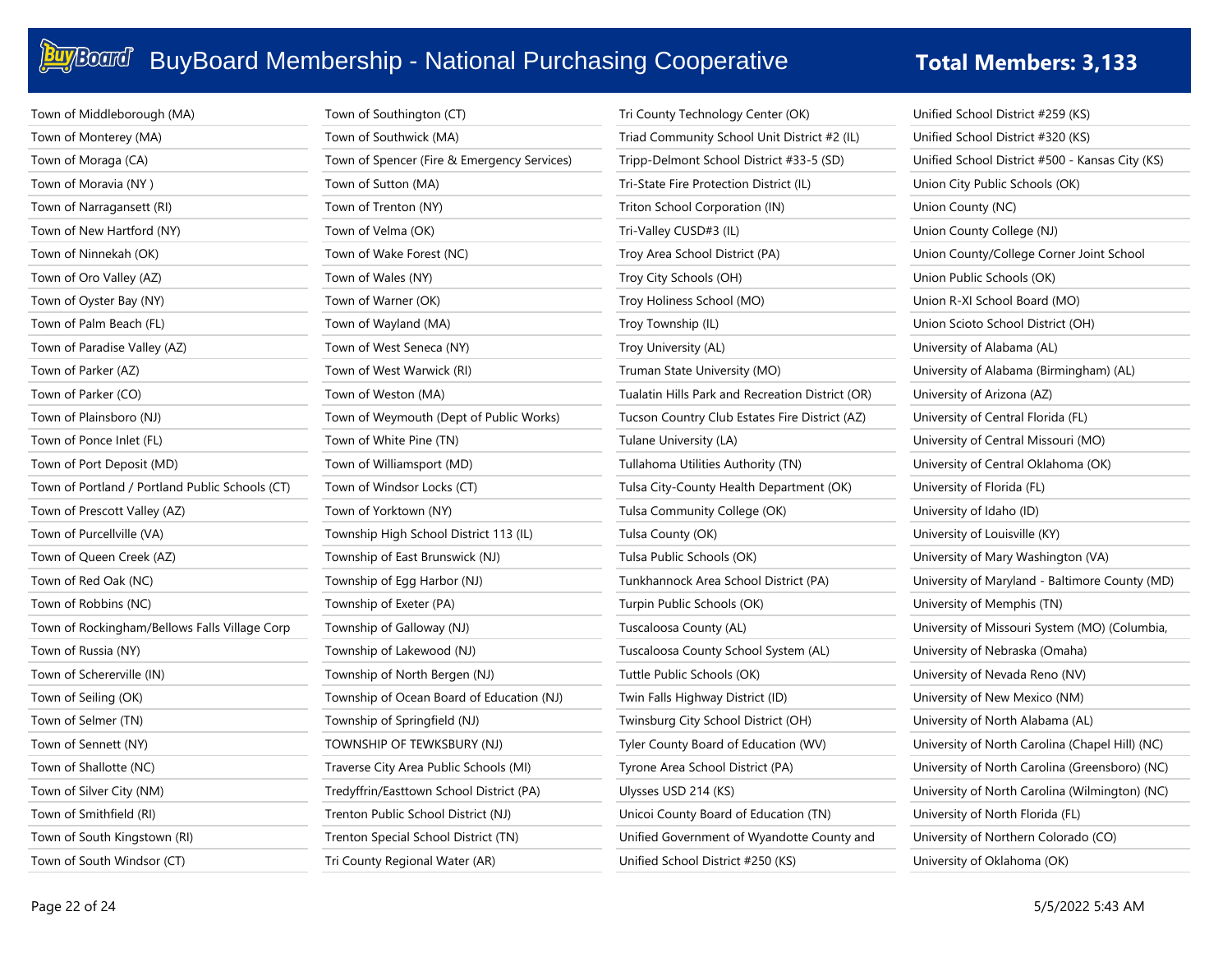| University of South Alabama (AL)               | Vermillion School District #13-1 (SD)   | Village of Wayland (NY)                        | Warw              |
|------------------------------------------------|-----------------------------------------|------------------------------------------------|-------------------|
| University of Tampa (FL)                       | Vernon County (MO)                      | Village of West Union (OH)                     | Warw              |
| University of Tennessee (TN)                   | Vernon Parish School Board (LA)         | Village of Wilmette (IL)                       | Wash              |
| University of the District Of Columbia (DC)    | Veterans Empowerment Organization (GA)  | Virginia Beach City Public Schools (VA)        | Wash              |
| University of Washington (WA)                  | Vian Public Schools (OK)                | Virginia Community College System (VA)         | Washi             |
| University Place School District (WA)          | Victoria USD #432 (KS)                  | Virginia Tech (VA)                             | Washi             |
| Upper Arlington City Schools (OH)              | Vilas School District RE-5 (CO)         | Visalia Unified School District (CA)           | Washi             |
| Upper Freehold Regional School District (NJ)   | Village of Avon (NY)                    | Volunteer State Community College (TN)         | Washi             |
| USD #265 Goddard Public Schools (KS)           | Village of Beecher (IL)                 | Wabaunsee USD #329 (KS)                        | Washi             |
| USD #396 Douglass Public Schools (KS)          | Village of Bensenville (IL)             | Wachusett Regional School District (MA)        | Washi             |
| USD #457 Garden City Public Schools (KS)       | Village of Brownville (NY)              | Waconda USD #272 (KS)                          | Washi             |
| USD #484 Fredonia Public Schools (KS)          | Village of Claycomo (MO)                | Wagoner County (OK)                            | Washi             |
| USD 431 Hoisington Schools (KS)                | Village of Downers Grove (IL)           | Wagoner Public Schools (OK)                    | Washi             |
| USD 483 Kismet-Plains (Southwestern Heights)   | Village of East Alton (IL)              | Wake County (NC)                               | Washi             |
| UTA of KJ Inc. (NY)                            | Village of Elk Grove (IL)               | Walker County Dept of Education (GA)           | Wash              |
| Vail Unified School District #20 (AZ)          | Village of Estero (FL)                  | Walker County Water and Sewerage Authority     | Wash <sup>®</sup> |
| Val Verde Unified School District (CA)         | Village of Fox Lake (IL)                | Wall School District #51-5 (SD)                | Water             |
| Valdosta-Lowndes Parks and Recreation          | Village of Frankfort (OH)               | Wallenpauk Area School District (PA)           | Water             |
| Valencia College (FL)                          | Village of Glendale Heights (IL)        | Walters Public Schools (OK)                    | Wator             |
| Valley Christian Schools System (CA)           | Village of Hatch (NM)                   | Walters State Community College (TN)           | Wauc              |
| Valley Grove School District (PA)              | Village of Herkimer (NY)                | Wappingers Central School District (NY)        | Wauk              |
| Valley Park Fire Protection District (MO)      | Village of Key Biscayne (FL)            | Ware County Board of Education (GA)            | Wauk              |
| Valley Stream UFSD #24 (NY)                    | Village of Los Lunas (NM)               | Warner Public Schools (OK)                     | Wauk              |
| Valliant Public School District (OK)           | Village of Menomonee Falls (WI)         | Warren Consolidated Schools (MI)               | Waver             |
| Vallivue School District (ID)                  | Village of Milan (NM)                   | Warren County (TN)                             | Wawa              |
| Van Buren School District (AR)                 | Village of Montour Falls (NY)           | Warren County (VA)                             | Wayn              |
| Vancouver School District (WA)                 | Village of Oak Lawn (IL)                | Warren County Board of Education (KY)          | Wayn              |
| Van-Far R-I School District (MO)               | Village of Plymouth (IL)                | Warren County Board of Education (TN)          | Wayn              |
| Varnum Public Schools (OK)                     | Village of Sidney (IL)                  | Warren County R-111 School District (MO)       | Weath             |
| Vaughn Public School (MT)                      | Village of Streamwood Public Works (IL) | Warren County School District (PA)             | Webb              |
| Venice CUSD #3 (IL)                            | Village of Sussex (WI)                  | Warren County Schools (GA)                     | Webs <sup>®</sup> |
| Ventura County Community College District (CA) | Village of Tupper Lake (NY)             | Warren Township (IL)                           | <b>Webs</b>       |
| Verdigris Public Schools (OK)                  | Village of Union Springs (NY)           | Warrensville Heights City School District (OH) | Webs <sup>®</sup> |

ick Public Schools (RI) vick Valley Central School District (NY) akie County School District #2 (WY) burn University (KS) ington Community High School District ington County (AR) ington County (MO) ington County (WI) ington County Dept of Education (TN) ington County Public Schools (MD) ington County Schools (NC) ington School District (PA) ington State University (WA) ington Township Board of Education (NJ) oe County School District (NV) tenaw County (MI) District #1 of Johnson County (KS) rloo Central Schools (NY) nga Public School (OK) onda Park District (IL) egan Park District (IL) egan Public Schools District (IL) omis Public School (OK) rly School District #14-5 (SD) asee Community School Corporation (IN) e County (NC) e County Airport Authority (MI) oka Public Schools (OK) herford Public Schools (OK) City (MO) ter County Board of Education (KY) ter Groves Fire Department (MO) ter Groves School District (MO)